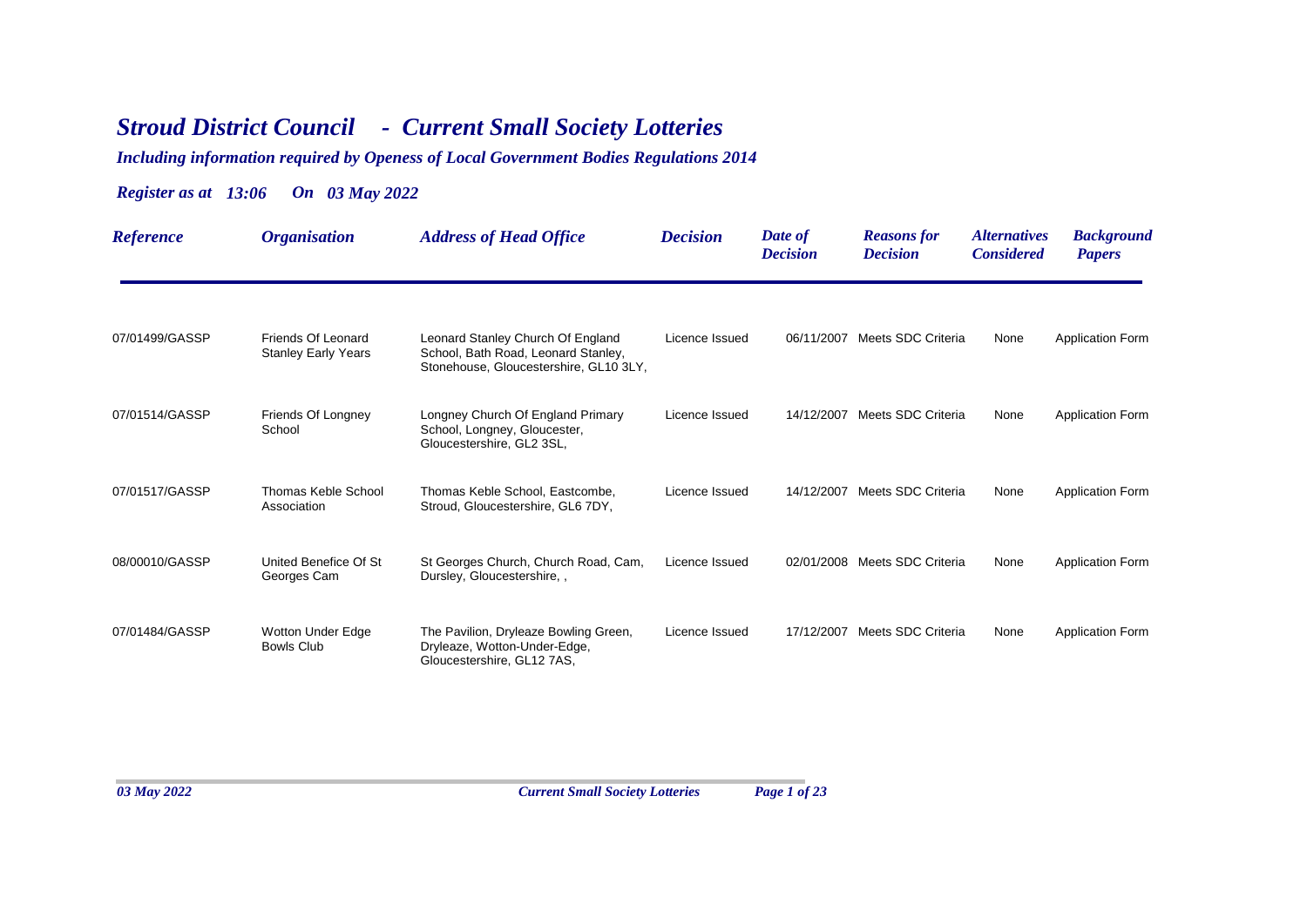| <b>Reference</b> | <b>Organisation</b>                                | <b>Address of Head Office</b>                                                                                    | <b>Decision</b> | Date of<br><b>Decision</b> | <b>Reasons for</b><br><b>Decision</b> | <i><b>Alternatives</b></i><br><b>Considered</b> | <b>Background</b><br><b>Papers</b> |
|------------------|----------------------------------------------------|------------------------------------------------------------------------------------------------------------------|-----------------|----------------------------|---------------------------------------|-------------------------------------------------|------------------------------------|
| 07/01494/GASSP   | <b>Cotswold Canals Trust</b>                       | Cotswold Canals Trust, Bell House,<br>Wallbridge Lock, Stroud, Gloucestershire,<br>GL5 3JS,                      | Licence Issued  |                            | 06/11/2007 Meets SDC Criteria         | None                                            | <b>Application Form</b>            |
| 07/01417/GASSP   | <b>Woodchester Priory</b><br>Church                | Woodchester Priory Church Of The<br>Annunciation, St Marys Hill, Inchbrook,<br>Stroud, Gloucestershire, GL5 5HP, | Licence Issued  |                            | 26/10/2007 Meets SDC Criteria         | None                                            | <b>Application Form</b>            |
| 07/01861/GASSP   | Brimscombe C Of E<br><b>Primary School PTA</b>     | Brimscombe Hill, Brimscombe, Stroud,<br>Gloucestershire, GL5 2QR,                                                | Licence Issued  |                            | 21/12/2007 Meets SDC Criteria         | None                                            | Application Form                   |
| 07/01864/GASSP   | Painswick Rococo<br><b>Garden Trust</b>            | Painswick Rococo Garden, Painswick,<br>Stroud, Gloucestershire, GL6 6TH,                                         | Licence Issued  |                            | 21/12/2007 Meets SDC Criteria         | None                                            | <b>Application Form</b>            |
| 07/01868/GASSP   | Cranham Church Of<br><b>England Primary School</b> | Cranham Church Of England Primary<br>School, Cranham, Gloucester,<br>Gloucestershire, GL4 8HS,                   | Licence Issued  |                            | 24/12/2007 Meets SDC Criteria         | None                                            | <b>Application Form</b>            |
| 07/01865/GASSP   | Shortwood United AFC                               | Shortwood United AFC, Meadowbank,<br>Shortwood, Nailsworth, Gloucestershire,                                     | Licence Issued  |                            | 21/12/2007 Meets SDC Criteria         | None                                            | <b>Application Form</b>            |
| 07/01817/GASSP   | Stroud Girls High School<br><b>PTA</b>             | Stroud High School, Beards Lane,<br>Stroud, Gloucestershire, GL5 4HF,                                            | Licence Issued  |                            | 14/12/2007 Meets SDC Criteria         | None                                            | <b>Application Form</b>            |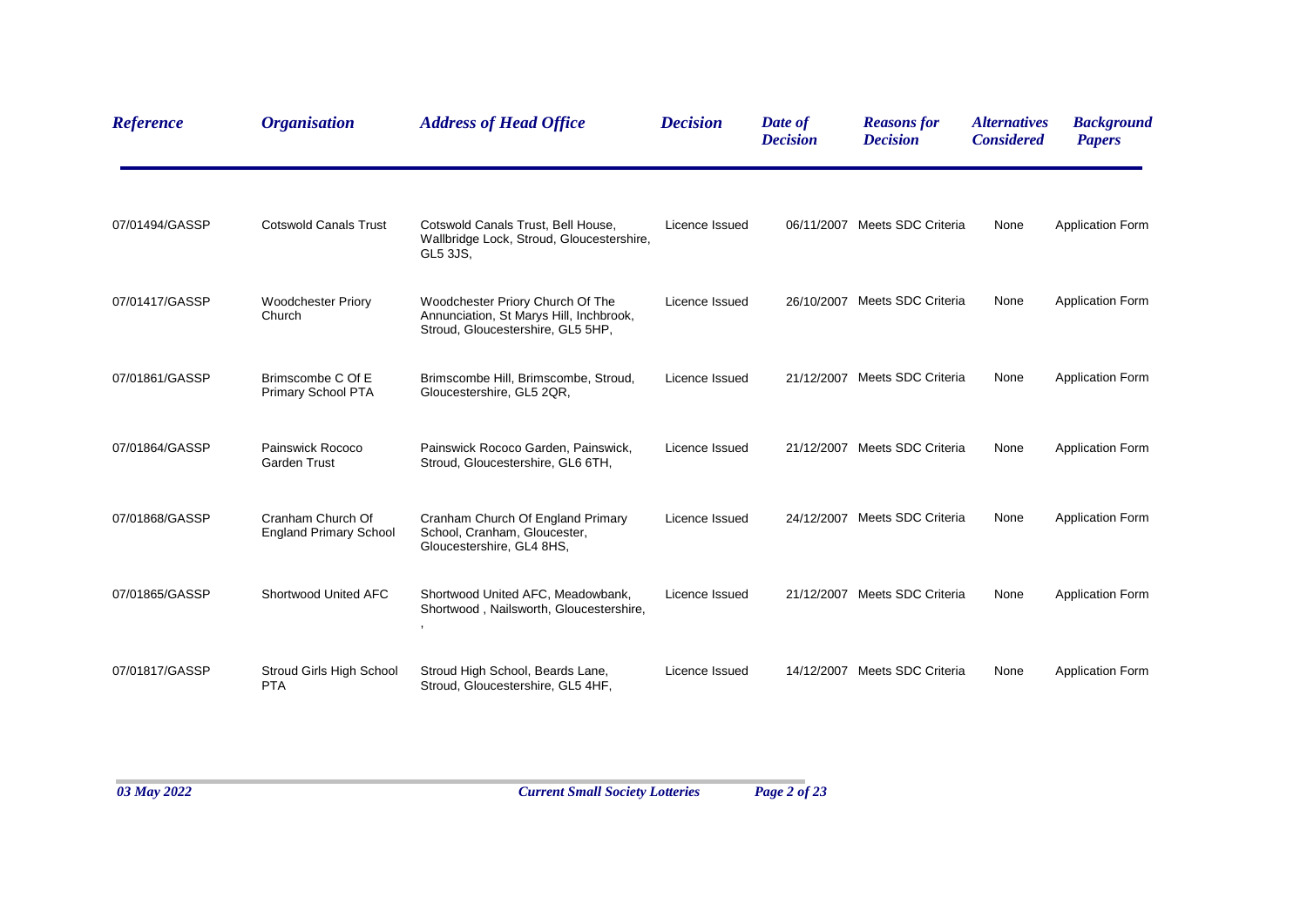| <b>Reference</b> | <b>Organisation</b>                                             | <b>Address of Head Office</b>                                                                | <b>Decision</b> | Date of<br><b>Decision</b> | <b>Reasons for</b><br><b>Decision</b> | <i><b>Alternatives</b></i><br><b>Considered</b> | <b>Background</b><br><b>Papers</b> |
|------------------|-----------------------------------------------------------------|----------------------------------------------------------------------------------------------|-----------------|----------------------------|---------------------------------------|-------------------------------------------------|------------------------------------|
| 08/00008/GASSP   | <b>Wotton Rovers Football</b><br>Club                           | 94 Bearlands, Wotton-Under-Edge,<br>Gloucestershire, GL12 7SB,                               | Licence Issued  |                            | 02/01/2008 Meets SDC Criteria         | None                                            | <b>Application Form</b>            |
| 07/01593/GASSP   | <b>St Andrews Parochial</b><br><b>Church Council</b>            | The Vicarage, Sanigar Lane, Newtown,<br>Berkeley, Gloucestershire, GL13 9NF                  | Licence Issued  |                            | 19/11/2007 Meets SDC Criteria         | None                                            | <b>Application Form</b>            |
| 07/01415/GASSP   | <b>Teckels Animal</b><br>Sanctuaries                            | Bristol Road, Whitminster,<br>Gloucestershire, GL2 7LU,                                      | Licence Issued  |                            | 26/10/2007 Meets SDC Criteria         | None                                            | <b>Application Form</b>            |
| 08/00096/GASSP   | Cranham Village Hall                                            | Cranham Village Hall, Cranham,<br>Gloucester, Gloucestershire, ,                             | Licence Issued  |                            | 21/01/2008 Meets SDC Criteria         | None                                            | <b>Application Form</b>            |
| 07/01826/GASSP   | <b>Taverners AFC</b>                                            | 22 Frome Gardens, Cainscross, Stroud,<br>Gloucestershire, GL5 4LE,                           | Licence Issued  |                            | 17/12/2007 Meets SDC Criteria         | None                                            | <b>Application Form</b>            |
| 07/01836/GASSP   | Saul Parochial Church<br>Council                                | The Firs, Church Lane, Saul, Gloucester,<br>Gloucestershire, GL2 7JY,                        | Licence Issued  |                            | 18/12/2007 Meets SDC Criteria         | None                                            | <b>Application Form</b>            |
| 07/01486/GASSP   | The Royal British Legion<br>Hardwicke District<br><b>Branch</b> | The Royal British Legion, Green Lane,<br>Hardwicke, Gloucester, Gloucestershire,<br>GL2 4QA, | Licence Issued  |                            | 14/12/2007 Meets SDC Criteria         | None                                            | <b>Application Form</b>            |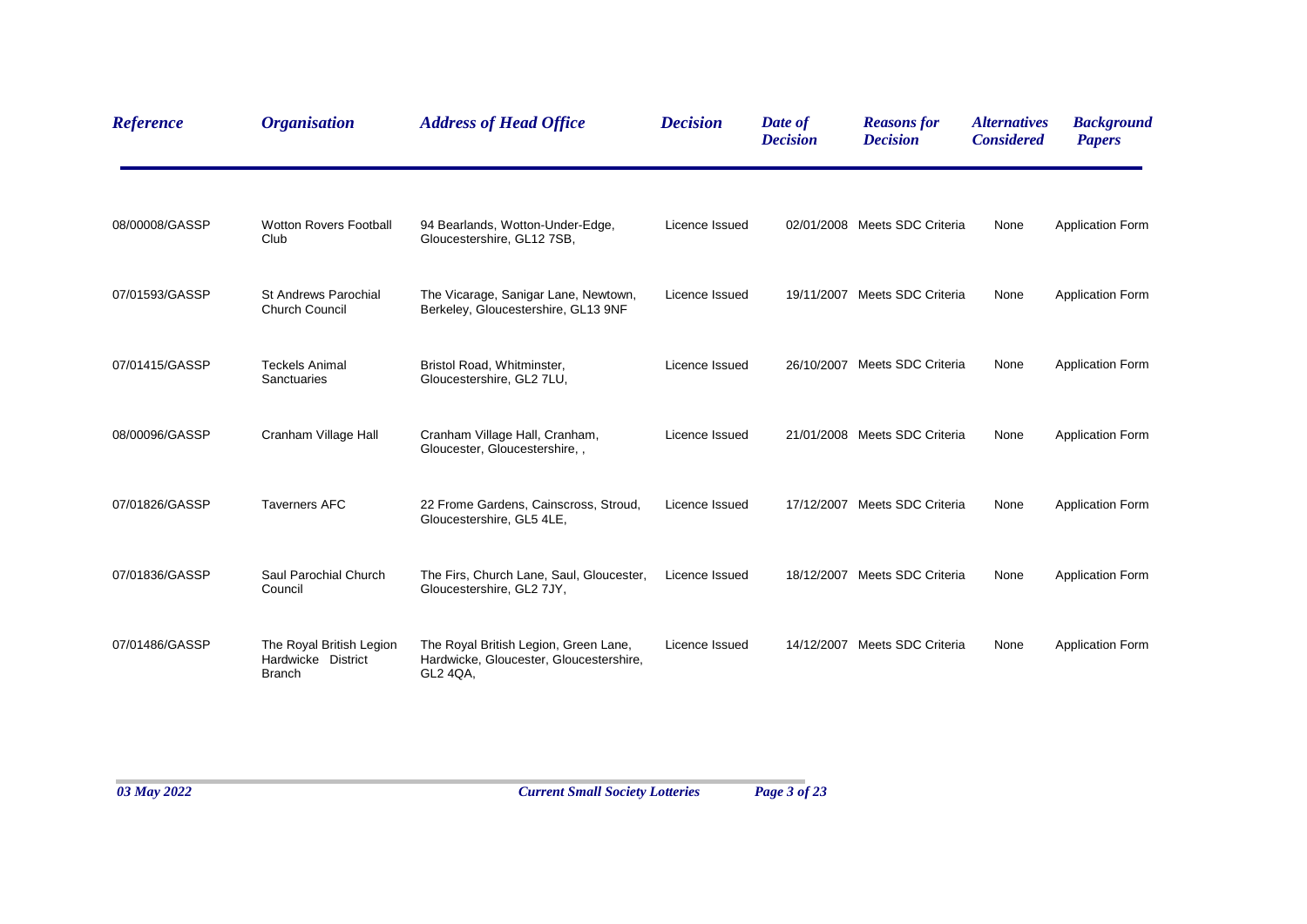| Reference      | <b>Organisation</b>                             | <b>Address of Head Office</b>                                                             | <b>Decision</b> | Date of<br><b>Decision</b> | <b>Reasons for</b><br><b>Decision</b> | <i><b>Alternatives</b></i><br><b>Considered</b> | <b>Background</b><br><b>Papers</b> |
|----------------|-------------------------------------------------|-------------------------------------------------------------------------------------------|-----------------|----------------------------|---------------------------------------|-------------------------------------------------|------------------------------------|
| 07/01493/GASSP | St Josephs School PTA                           | St Josephs School, Front Street,<br>Nympsfield, Stonehouse,<br>Gloucestershire, GL10 3TY, | Licence Issued  |                            | 14/12/2007 Meets SDC Criteria         | None                                            | <b>Application Form</b>            |
| 07/01495/GASSP | Lions Club Of Dursley                           | 15 May Lane, Dursley, Gloucestershire,<br>GL11 4JH,                                       | Licence Issued  |                            | 14/12/2007 Meets SDC Criteria         | None                                            | <b>Application Form</b>            |
| 07/01453/GASSP | Sharpness AFC                                   | 29 Oldminster Road, Sharpness,<br>Berkeley, Gloucestershire, GL13 9NA,                    | Licence Issued  |                            | 31/10/2007 Meets SDC Criteria         | None                                            | <b>Application Form</b>            |
| 07/01455/GASSP | Kingswood Village<br>Association                | 36 Bramley Close, Kingswood, Wotton-<br>Under-Edge, Gloucestershire, GL12 8SF,            | Licence Issued  |                            | 31/10/2007 Meets SDC Criteria         | None                                            | <b>Application Form</b>            |
| 07/01465/GASSP | Yercombe (Glos) Trust                           | Yercombe Lodge, Stinchcombe, Dursley,<br>Gloucestershire, GL11 6AS,                       | Licence Issued  |                            | 01/11/2007 Meets SDC Criteria         | None                                            | <b>Application Form</b>            |
| 07/01808/GASSP | Saul Memorial Hall                              | 2 Shirley Cottages, Church Lane, Saul,<br>Gloucester, Gloucestershire, GL2 7JY,           | Licence Issued  |                            | 14/12/2007 Meets SDC Criteria         | None                                            | <b>Application Form</b>            |
| 08/00029/GASSP | <b>Woodchester Endowed</b><br><b>School PTA</b> | Church Road, North Woodchester,<br>Stroud, Gloucestershire, GL5 5PD,                      | Licence Issued  |                            | 08/01/2008 Meets SDC Criteria         | None                                            | <b>Application Form</b>            |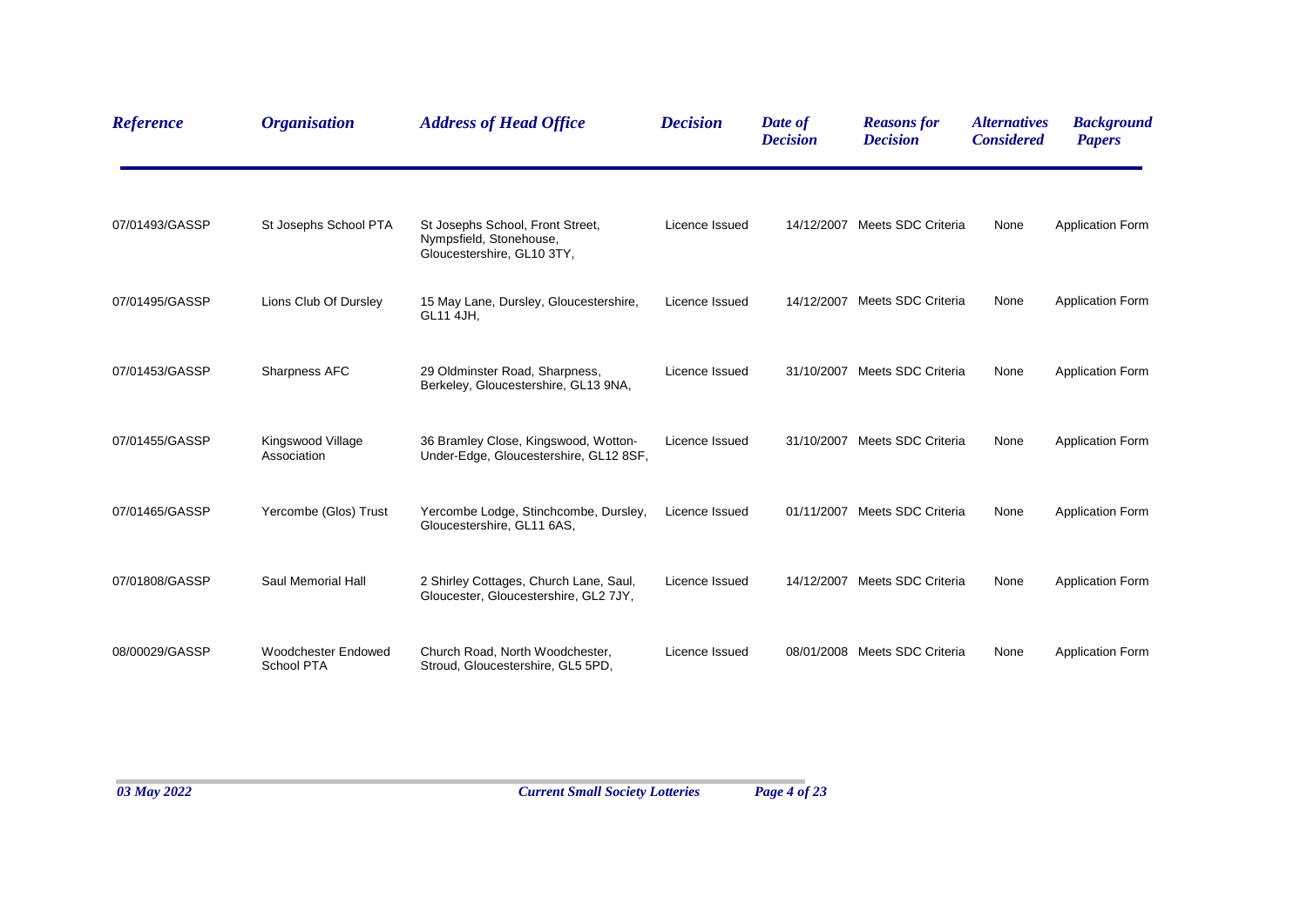| <b>Reference</b> | <b>Organisation</b>                               | <b>Address of Head Office</b>                                                           | <b>Decision</b> | Date of<br><b>Decision</b> | <b>Reasons for</b><br><b>Decision</b> | <i><b>Alternatives</b></i><br><b>Considered</b> | <b>Background</b><br><b>Papers</b> |
|------------------|---------------------------------------------------|-----------------------------------------------------------------------------------------|-----------------|----------------------------|---------------------------------------|-------------------------------------------------|------------------------------------|
| 07/01429/GASSP   | St Laurence Church                                | St Laurence Church, Longney,<br>Gloucester, Gloucestershire, GL2 3SL,                   | Licence Issued  |                            | 17/12/2007 Meets SDC Criteria         | None                                            | <b>Application Form</b>            |
| 07/01375/GASSP   | Friends Of<br>Sheepscombe School                  | Sheepscombe School, Far End,<br>Sheepscombe, Stroud, Gloucestershire,<br>GL6 7RL,       | Licence Issued  |                            | 22/10/2007 Meets SDC Criteria         | None                                            | <b>Application Form</b>            |
| 07/01388/GASSP   | Amberley Church<br>Council - 150 Club             | Holy Trinity Church, Amberley,<br>Gloucestershire, GL5 5JG,,                            | Licence Issued  |                            | 23/10/2007 Meets SDC Criteria         | None                                            | <b>Application Form</b>            |
| 07/01546/GASSP   | Nailsworth And Forest<br><b>Green Scout Group</b> | Oldstone, Old Market, Nailsworth, Stroud,<br>Gloucestershire, GL6 0DU,                  | Licence Issued  |                            | 12/11/2007 Meets SDC Criteria         | None                                            | <b>Application Form</b>            |
| 07/01548/GASSP   | St Mary's Parish Church<br><b>Fete Committee</b>  | 85 Shepherds Leaze, Wotton-Under-<br>Edge, Gloucestershire, GL12 7LJ,                   | Licence Issued  |                            | 12/11/2007 Meets SDC Criteria         | None                                            | <b>Application Form</b>            |
| 07/01250/GASSP   | Rotary Club Of<br>Nailsworth                      | Peel House, Seven Acres Road,<br>Nailsworth, Stroud, Gloucestershire, GL6<br>ODS,       | Licence Issued  |                            | 24/09/2007 Meets SDC Criteria         | None                                            | <b>Application Form</b>            |
| 07/01398/GASSP   | Friends Of St Rose's<br>School                    | St Rose's School, Stratford Lawn,<br>Beeches Green, Stroud, Gloucestershire,<br>GL5 4AP | Licence Issued  |                            | 24/10/2007 Meets SDC Criteria         | None                                            | <b>Application Form</b>            |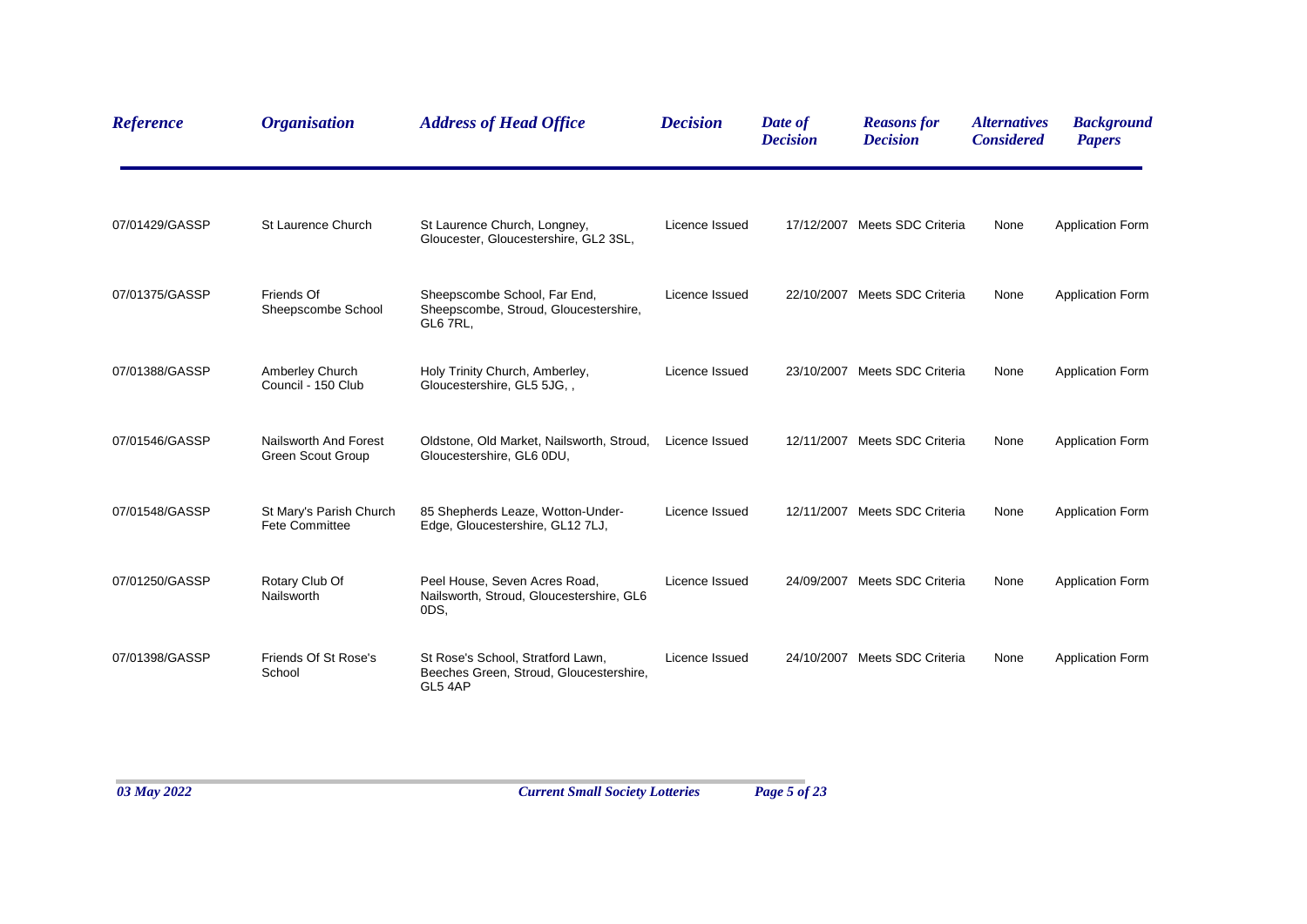| <b>Reference</b> | <b>Organisation</b>             | <b>Address of Head Office</b>                                                       | <b>Decision</b> | Date of<br><b>Decision</b> | <b>Reasons for</b><br><b>Decision</b> | <b>Alternatives</b><br><b>Considered</b> | <b>Background</b><br><b>Papers</b> |
|------------------|---------------------------------|-------------------------------------------------------------------------------------|-----------------|----------------------------|---------------------------------------|------------------------------------------|------------------------------------|
| 07/01411/GASSP   | Kingswood AFC                   | 11 Orchard Walk, Kingswood, Wotton-<br>Under-Edge, Gloucestershire, GL12 8SD,       | Licence Issued  |                            | 14/12/2007 Meets SDC Criteria         | None                                     | <b>Application Form</b>            |
| 07/01371/GASSP   | St Laurence Church,<br>Stroud   | The Shambles, High Street, Stroud,<br>Gloucestershire, GL5 1AP,                     | Licence Issued  |                            | 22/10/2007 Meets SDC Criteria         | None                                     | <b>Application Form</b>            |
| 07/01374/GASSP   | Shrubberies School PTA          | The Shrubberies School, Oldends Lane,<br>Stonehouse, Gloucestershire, GL10 2DG      | Licence Issued  |                            | 22/10/2007 Meets SDC Criteria         | None                                     | <b>Application Form</b>            |
| 07/01376/GASSP   | <b>Wynstones School</b>         | Wynstones School, Church Lane,<br>Whaddon, Gloucester, Gloucestershire,<br>GL4 OUF, | Licence Issued  |                            | 22/10/2007 Meets SDC Criteria         | None                                     | <b>Application Form</b>            |
| 07/01379/GASSP   | <b>Wotton Lions Club</b>        | 30 Hill Road, Wotton-Under-Edge,<br>Gloucestershire, GL12 7LW,                      | Licence Issued  |                            | 22/10/2007 Meets SDC Criteria         | None                                     | <b>Application Form</b>            |
| 07/01373/GASSP   | <b>Brookthorpe Village Hall</b> | 12 Hill Mead, Brookthorpe, Gloucester,<br>Gloucestershire, GL4 0UL,                 | Licence Issued  |                            | 22/10/2007 Meets SDC Criteria         | None                                     | <b>Application Form</b>            |
| 07/01654/GASSP   | Thrupp School PTA               | Thrupp School, Thrupp Lane, Thrupp,<br>Stroud, Gloucestershire, GL5 2EN,            | Licence Issued  |                            | 07/01/2008 Meets SDC Criteria         | None                                     | <b>Application Form</b>            |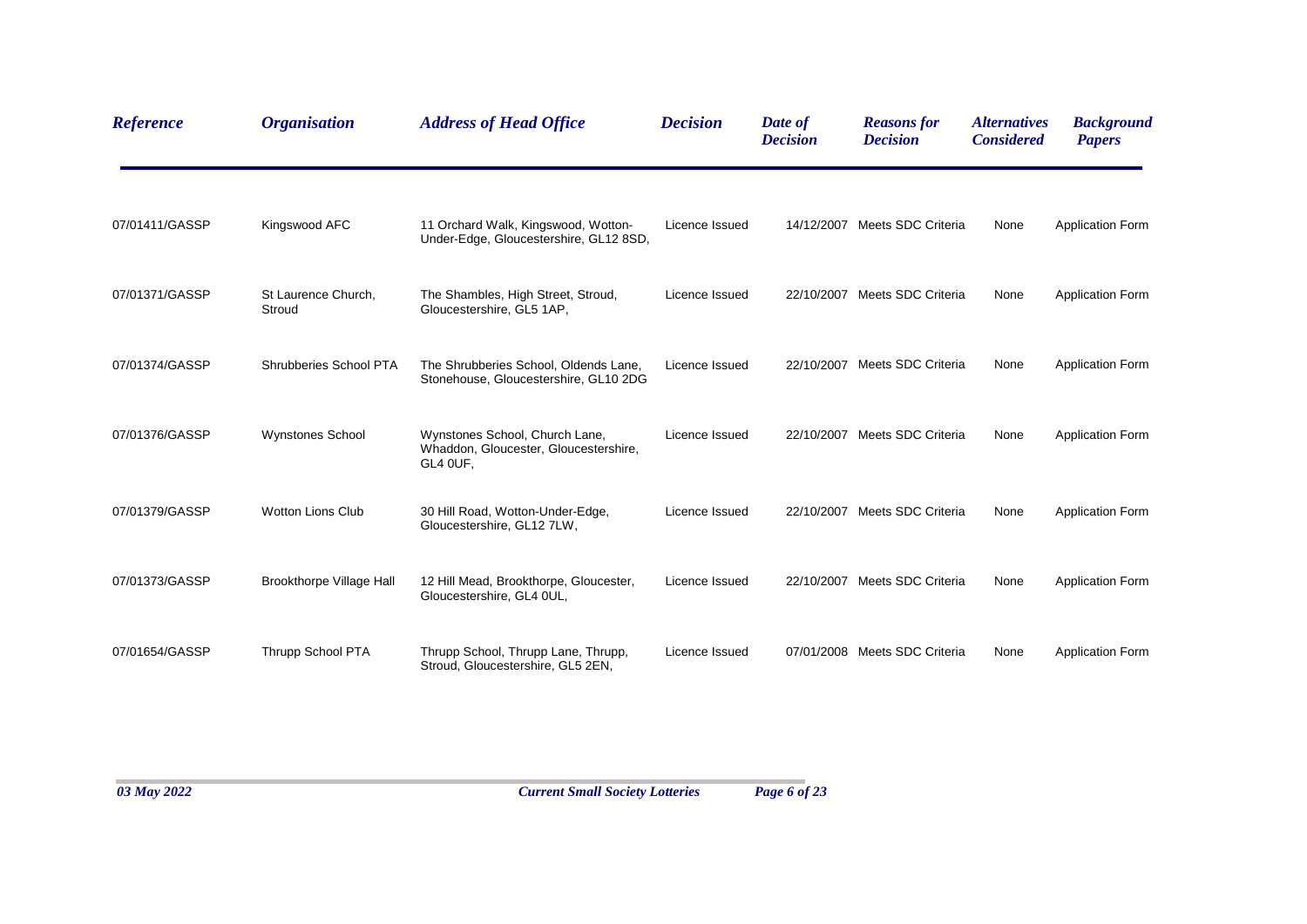| <b>Reference</b> | <b>Organisation</b>                                                   | <b>Address of Head Office</b>                                                                               | <b>Decision</b> | Date of<br><b>Decision</b> | <b>Reasons for</b><br><b>Decision</b> | <i><b>Alternatives</b></i><br><b>Considered</b> | <b>Background</b><br><b>Papers</b> |
|------------------|-----------------------------------------------------------------------|-------------------------------------------------------------------------------------------------------------|-----------------|----------------------------|---------------------------------------|-------------------------------------------------|------------------------------------|
| 07/01573/GASSP   | Katharine Lady<br>Berkeley's School PTA                               | Katharine Lady Berkeley School, Wotton<br>Road, Kingswood, Wotton-Under-Edge,<br>Gloucestershire, GL12 8RB, | Licence Issued  | 14/11/2007                 | Meets SDC Criteria                    | None                                            | <b>Application Form</b>            |
| 07/01380/GASSP   | <b>Wotton Community</b><br>Sports Foundation                          | Wotton Under Edge Town Council, 2<br>Gloucester Street, Wotton-Under-Edge,<br>Gloucestershire, GL12 7DN     | Licence Issued  |                            | 23/10/2007 Meets SDC Criteria         | None                                            | <b>Application Form</b>            |
| 07/01738/GASSP   | Frampton On Severn<br><b>Community Association</b>                    | Frampton On Severn Community<br>Association, Lake Lane, Frampton On<br>Severn, Gloucestershire, GL2 7HG,    | Licence Issued  | 03/12/2007                 | Meets SDC Criteria                    | None                                            | <b>Application Form</b>            |
| 07/01739/GASSP   | Chalford Hill School PTA                                              | Chalford Hill School, Chalford Hill,<br>Stroud, Gloucestershire, GL6 8LG,                                   | Licence Issued  | 03/12/2007                 | Meets SDC Criteria                    | None                                            | <b>Application Form</b>            |
| 07/01650/GASSP   | <b>Friends Of Callowell PTA</b>                                       | Callowell Primary School, Barrowfield<br>Road, Farmhill, Stroud, Gloucestershire,<br>GL5 4DG,               | Licence Issued  | 26/11/2007                 | Meets SDC Criteria                    | None                                            | <b>Application Form</b>            |
| 07/01788/GASSP   | Uley With Owlpen And<br>Nympsfield Parochial<br><b>Church Council</b> | C/o Stokes Cottage, Rockstowes, Uley,<br>Dursley, Gloucestershire, GL11 5AF                                 | Licence Issued  | 10/12/2007                 | Meets SDC Criteria                    | None                                            | <b>Application Form</b>            |
| 07/01791/GASSP   | <b>Uley Playing Field</b><br>Management Committee                     | Uley Playing Field, Shadwell, Uley,<br>Dursley, GI11 5BW                                                    | Licence Issued  | 10/12/2007                 | Meets SDC Criteria                    | None                                            | <b>Application Form</b>            |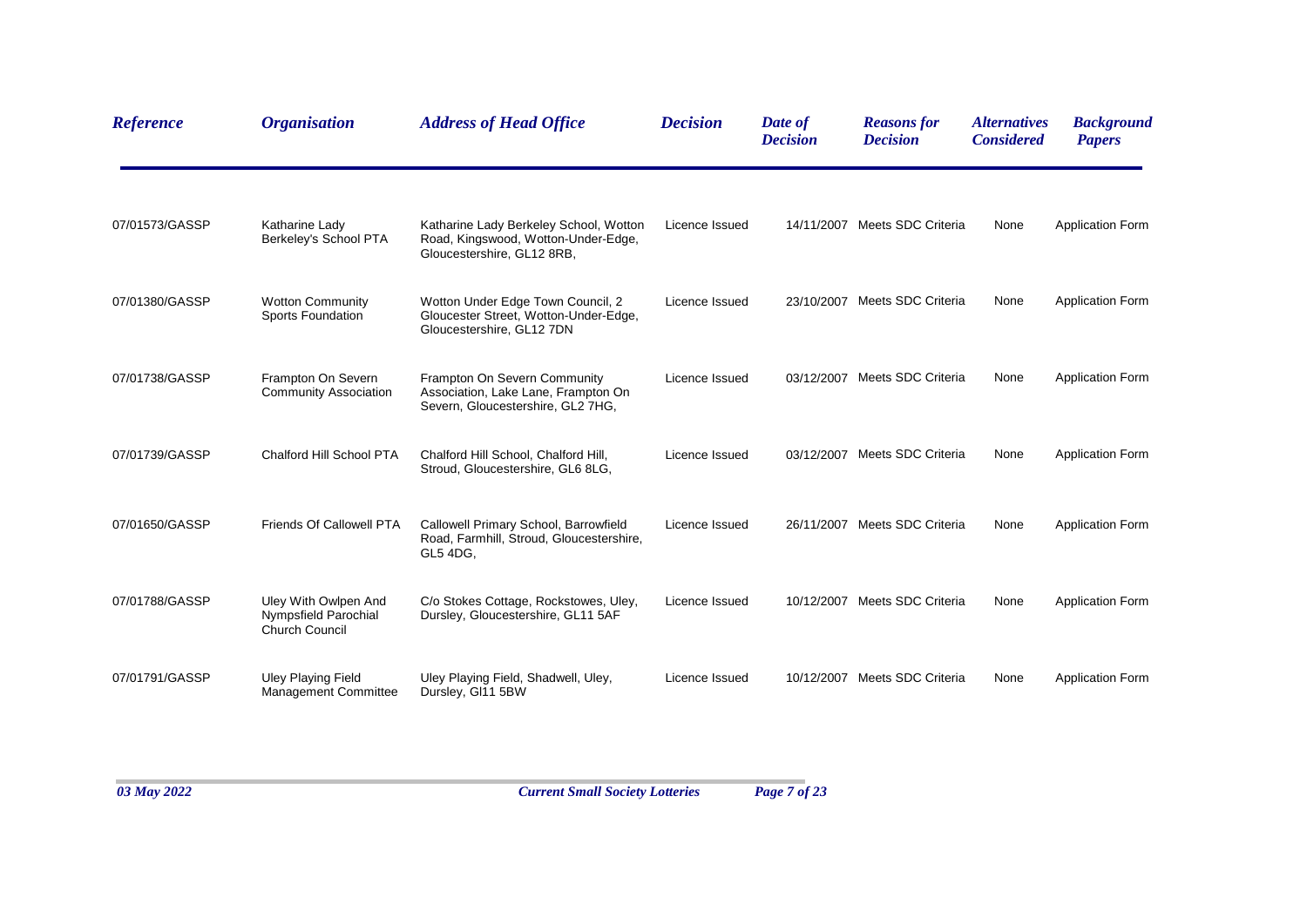| <b>Reference</b> | <b>Organisation</b>                          | <b>Address of Head Office</b>                                                                                                      | <b>Decision</b> | Date of<br><b>Decision</b> | <b>Reasons for</b><br><b>Decision</b> | <b>Alternatives</b><br><b>Considered</b> | <b>Background</b><br><b>Papers</b> |
|------------------|----------------------------------------------|------------------------------------------------------------------------------------------------------------------------------------|-----------------|----------------------------|---------------------------------------|------------------------------------------|------------------------------------|
| 07/01676/GASSP   | Minchinhampton Golf<br>Club Limited          | Minchinhampton Golf Club Limited, New<br>Course, Minchinhampton, Stroud,<br>Gloucestershire, GL6 9BE,                              | Licence Issued  |                            | 27/11/2007 Meets SDC Criteria         | None                                     | <b>Application Form</b>            |
| 07/01688/GASSP   | Nailsworth Primary<br>School PTFA            | Nailsworth Church Of England Primary<br>School, Nympsfield Road, Forest Green,<br>Nailsworth, Stroud, Gloucestershire, GL6<br>OET, | Licence Issued  |                            | 28/11/2007 Meets SDC Criteria         | None                                     | <b>Application Form</b>            |
| 07/01792/GASSP   | Dursley Cof E Primary<br>Academy Association | Dursley Church Of England Primary<br>Academy, School Road, Dursley,<br>Gloucestershire, GL11 4NZ,                                  | Licence Issued  |                            | 10/12/2007 Meets SDC Criteria         | None                                     | <b>Application Form</b>            |
| 07/01638/GASSP   | Minchinhampton Centre<br>For The Elderly     | Horsfall House, Windmill Road,<br>Minchinhampton, Stroud,<br>Gloucestershire, GL6 9EY,                                             | Licence Issued  |                            | 22/11/2007 Meets SDC Criteria         | None                                     | <b>Application Form</b>            |
| 007/01653/GASSP  | Upton St Leonards Show                       | Woodlands House, Churchfield Road,<br>Upton St Leonards, Gloucester,<br>Gloucestershire, GL4 8BA,                                  | Licence Issued  |                            | 26/11/2007 Meets SDC Criteria         | None                                     | <b>Application Form</b>            |
| 07/01679/GASSP   | Cotswold Tyndale Rotary<br>Club              | Windrush, 17 Field Lane, Cam, Dursley,<br>Gloucestershire, GL11 6JF,                                                               | Licence Issued  |                            | 27/11/2007 Meets SDC Criteria         | None                                     | <b>Application Form</b>            |
| 07/01767/GASSP   | <b>Bussage Primary School</b><br><b>PTA</b>  | Bussage Church Of England Primary<br>School, The Ridgeway, Bussage, Stroud,<br>Gloucestershire, GL6 8FW,                           | Licence Issued  |                            | 06/12/2007 Meets SDC Criteria         | None                                     | <b>Application Form</b>            |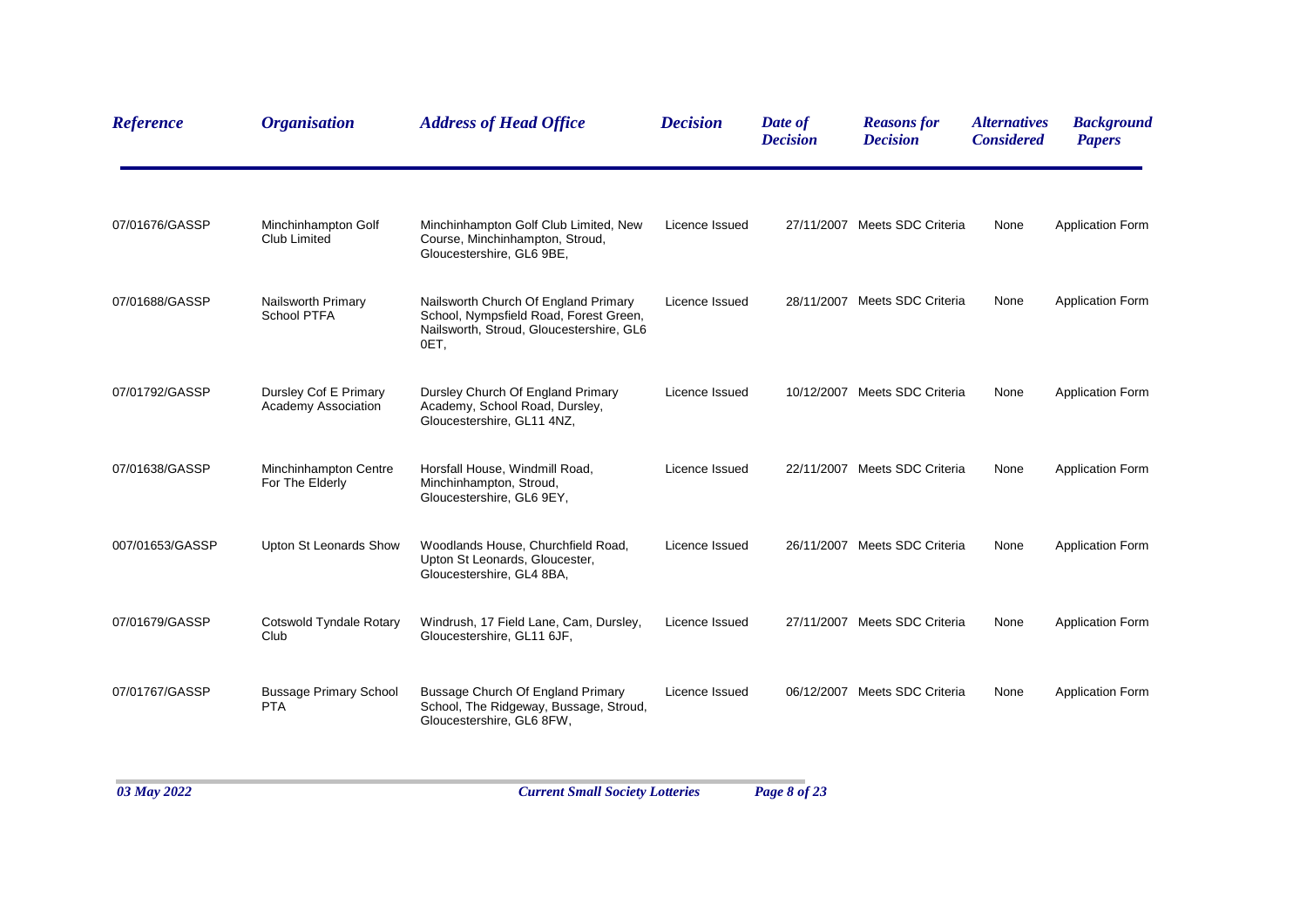| Reference      | <b>Organisation</b>                       | <b>Address of Head Office</b>                                                                                          | <b>Decision</b> | Date of<br><b>Decision</b> | <b>Reasons for</b><br><b>Decision</b> | <i><b>Alternatives</b></i><br><b>Considered</b> | <b>Background</b><br><b>Papers</b> |
|----------------|-------------------------------------------|------------------------------------------------------------------------------------------------------------------------|-----------------|----------------------------|---------------------------------------|-------------------------------------------------|------------------------------------|
| 07/01770/GASSP | Minchinhampton Old<br>Course              | Minchinhampton Old Course,<br>Minchinhampton, Stroud,<br>Gloucestershire, GL6 9AQ,                                     | Licence Issued  |                            | 17/12/2007 Meets SDC Criteria         | None                                            | <b>Application Form</b>            |
| 07/01772/GASSP | 5 Valley Cat Rescue                       | Drystones, 60 Windmill Road,<br>Minchinhampton, Stroud,<br>Gloucestershire, GL6 9ED,                                   | Licence Issued  |                            | 06/12/2007 Meets SDC Criteria         | None                                            | <b>Application Form</b>            |
| 07/01581/GASSP | <b>Pavilion Sports And</b><br>Social Club | Pavilion Sports And Social Club, West<br>View, Synwell Lane, Wotton-Under-Edge,<br>Gloucestershire, GL12 7HP           | Licence Issued  |                            | 15/11/2007 Meets SDC Criteria         | None                                            | <b>Application Form</b>            |
| 07/01771/GASSP | Arlingham Victory Hall                    | Arlingham Victory Hall, High Street,<br>Arlingham, Glos                                                                | Licence Issued  |                            | 06/12/2007 Meets SDC Criteria         | None                                            | <b>Application Form</b>            |
| 08/00151/GASSP | Nicola Corry Support<br>Foundation        | 3 Somerset Close, Kingswood, Wotton-<br>Under-Edge, Gloucestershire, GL12<br>8RQ.                                      | Licence Issued  |                            | 30/01/2008 Meets SDC Criteria         | None                                            | <b>Application Form</b>            |
| 08/00162/GASSP | <b>Eastington Primary</b><br>School       | Eastington Primary School, Churchend,<br>Eastington, Stonehouse, Gloucestershire,<br>GL10 3SB,                         | Licence Issued  |                            | 04/02/2008 Meets SDC Criteria         | None                                            | <b>Application Form</b>            |
| 08/00314/GASSP | Lakefield School PTA                      | Lakefield Church Of England Primary<br>School, Lake Lane, Frampton On Severn,<br>Gloucester, Gloucestershire, GL2 7HG, | Licence Issued  |                            | 06/03/2008 Meets SDC Criteria         | None                                            | <b>Application Form</b>            |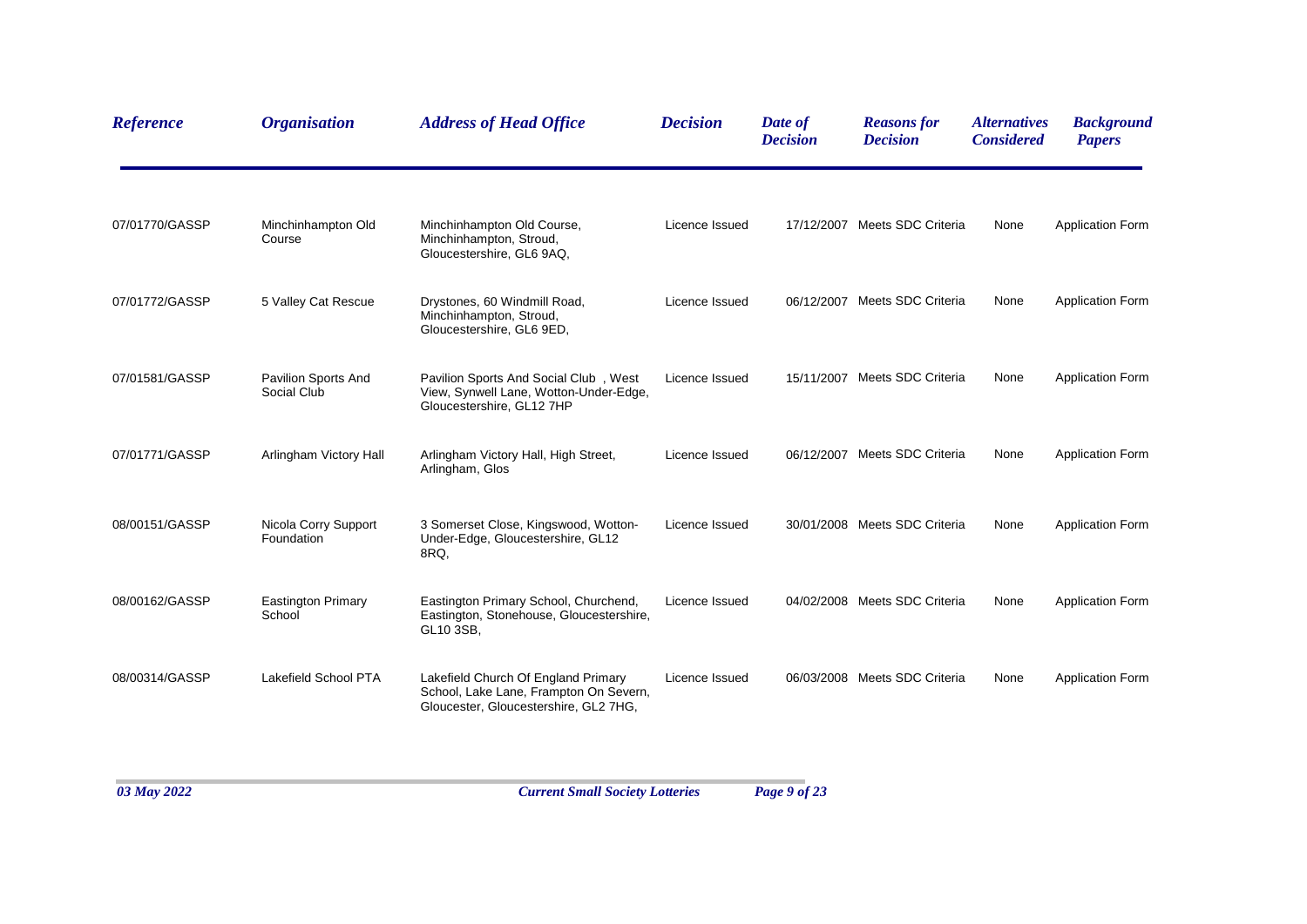| <b>Reference</b> | <b>Organisation</b>                                                      | <b>Address of Head Office</b>                                                                    | <b>Decision</b> | Date of<br><b>Decision</b> | <b>Reasons for</b><br><b>Decision</b> | <i><b>Alternatives</b></i><br><b>Considered</b> | <b>Background</b><br><b>Papers</b> |
|------------------|--------------------------------------------------------------------------|--------------------------------------------------------------------------------------------------|-----------------|----------------------------|---------------------------------------|-------------------------------------------------|------------------------------------|
| 08/00217/GASSP   | <b>Bisley Blue Coat PTA</b>                                              | Bisley Blue Coat School, School Road,<br>Bisley, Stroud, Gloucestershire, GL6<br>7BE,            | Licence Issued  |                            | 14/02/2008 Meets SDC Criteria         | None                                            | <b>Application Form</b>            |
| 08/00304/GASSP   | Oakridge School<br>Association                                           | Oakridge Parochial School, Oakridge<br>Lynch, Stroud, Gloucestershire, GL6<br>7NR,               | Licence Issued  |                            | 05/03/2008 Meets SDC Criteria         | None                                            | <b>Application Form</b>            |
| 08/00491/GASSP   | The Tallinding Project                                                   | 22 High Street, Cam, Dursley,<br>Gloucestershire, GL11 5LE,                                      | Licence Issued  |                            | 21/04/2008 Meets SDC Criteria         | None                                            | <b>Application Form</b>            |
| 07/01445/GASSP   | Nympsfield Village Hall<br>Committee 100 Club                            | Nympsfield Village Hall, Church Street,<br>Nympsfield, Stonehouse,<br>Gloucestershire, GL10 3UA, | Licence Issued  |                            | 30/10/2007 Meets SDC Criteria         | None                                            | <b>Application Form</b>            |
| 07/01423/GASSP   | Minchinhampton Country<br><b>Fayre Committee</b>                         | Fourways, 9 Blue Boys Park,<br>Minchinhampton, Stroud,<br>Gloucestershire, GL6 9JT,              | Licence Issued  |                            | 26/10/2007 Meets SDC Criteria         | None                                            | <b>Application Form</b>            |
| 07/01506/GASSP   | Whitminster Village Hall<br>And Playing Field<br><b>Management Cttee</b> | Whitminster Village Hall, School Lane,<br>Whitminster, Gloucester, GL2 7NT,                      | Licence Issued  |                            | 07/11/2007 Meets SDC Criteria         | None                                            | <b>Application Form</b>            |
| 07/01636/GASSP   | Cam Hopton Association                                                   | 18 Hopton Road, Cam, Dursley,<br>Gloucestershire, GL11 5PB,                                      | Licence Issued  |                            | 22/11/2007 Meets SDC Criteria         | None                                            | <b>Application Form</b>            |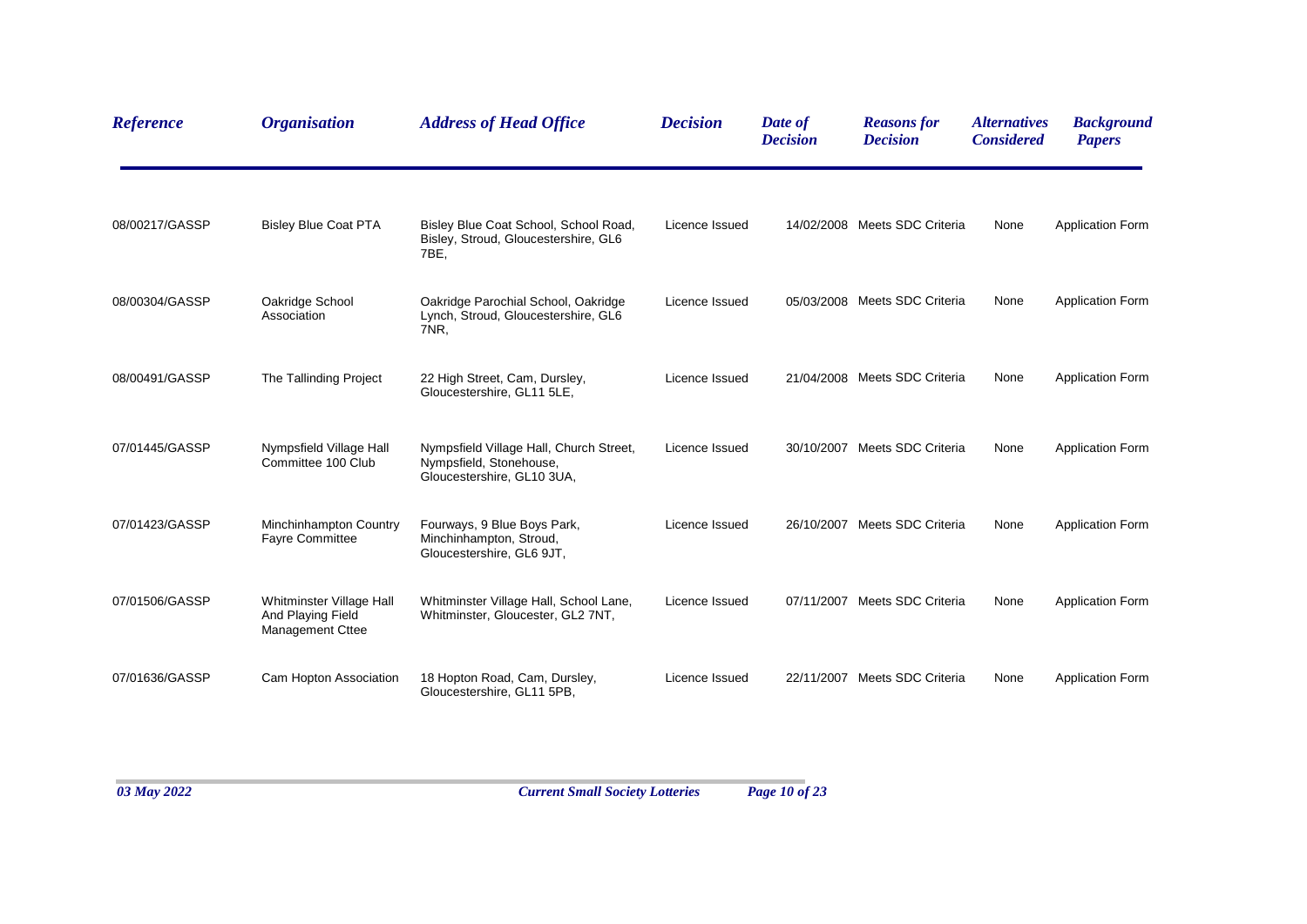| <b>Reference</b> | <b>Organisation</b>                          | <b>Address of Head Office</b>                                                                                                      | <b>Decision</b> | Date of<br><b>Decision</b> | <b>Reasons for</b><br><b>Decision</b> | <i><b>Alternatives</b></i><br><b>Considered</b> | <b>Background</b><br><b>Papers</b> |
|------------------|----------------------------------------------|------------------------------------------------------------------------------------------------------------------------------------|-----------------|----------------------------|---------------------------------------|-------------------------------------------------|------------------------------------|
| 07/01545/GASSP   | <b>Stroudwater Team</b><br>Ministry (C Of E) | 1 Rickyard Way, Whitminster,<br>Gloucester, Gloucestershire, GL2 7PX,                                                              | Licence Issued  |                            | 12/11/2007 Meets SDC Criteria         | None                                            | <b>Application Form</b>            |
| 11/01467/GASSP   | <b>Stroud Valleys Project</b>                | 8 Threadneedle Street, Stroud,<br>Gloucestershire, GL5 1AF,                                                                        | Licence Issued  |                            | 09/11/2011 Meets SDC Criteria         | None                                            | <b>Application Form</b>            |
| 13/01385/GASSP   | PTA & Friends Of<br><b>Woodfield Schools</b> | Cam Woodfield Infant School, Elstub<br>Lane, Cam, Dursley, Gloucestershire,<br>GL11 6JJ.                                           | Licence Issued  |                            | 07/11/2013 Meets SDC Criteria         | None                                            | <b>Application Form</b>            |
| 16/00436/GASSP   | <b>Phoenix Playmates</b><br>Nursery          | Nailsworth Church Of England Primary<br>School, Nympsfield Road, Forest Green,<br>Nailsworth, Stroud, Gloucestershire, GL6<br>OET, | Licence Issued  |                            | 31/03/2016 Meets SDC Criteria         | None                                            | <b>Application Form</b>            |
| 18/01341/GASSP   | Kingswood Village<br><b>Cricket Club</b>     | 14 Charfield Road, Kingswood, Wotton-<br>Under-Edge, Gloucestershire, GL12 8SL,                                                    | Licence Issued  |                            | 07/11/2018 Meets SDC Criteria         | None                                            | <b>Application Form</b>            |
| 18/00251/GASSP   | Hardwicke Early Years                        | Hardwicke Early Years, Hardwicke<br>Parochial Primary Academy, Poplar Way,<br>Hardwicke, Gloucester, Gloucestershire,<br>GL2 4QG.  | Licence Issued  |                            | 13/03/2018 Meets SDC Criteria         | None                                            | <b>Application Form</b>            |
| 19/01543/GASSP   | Kingshill House Limited                      | Kingshill House, Kingshill Lane, Dursley,<br>Gloucestershire, GL11 4BZ,                                                            | Licence Issued  |                            | 12/12/2019 Meets SDC Criteria         | None                                            | <b>Application Form</b>            |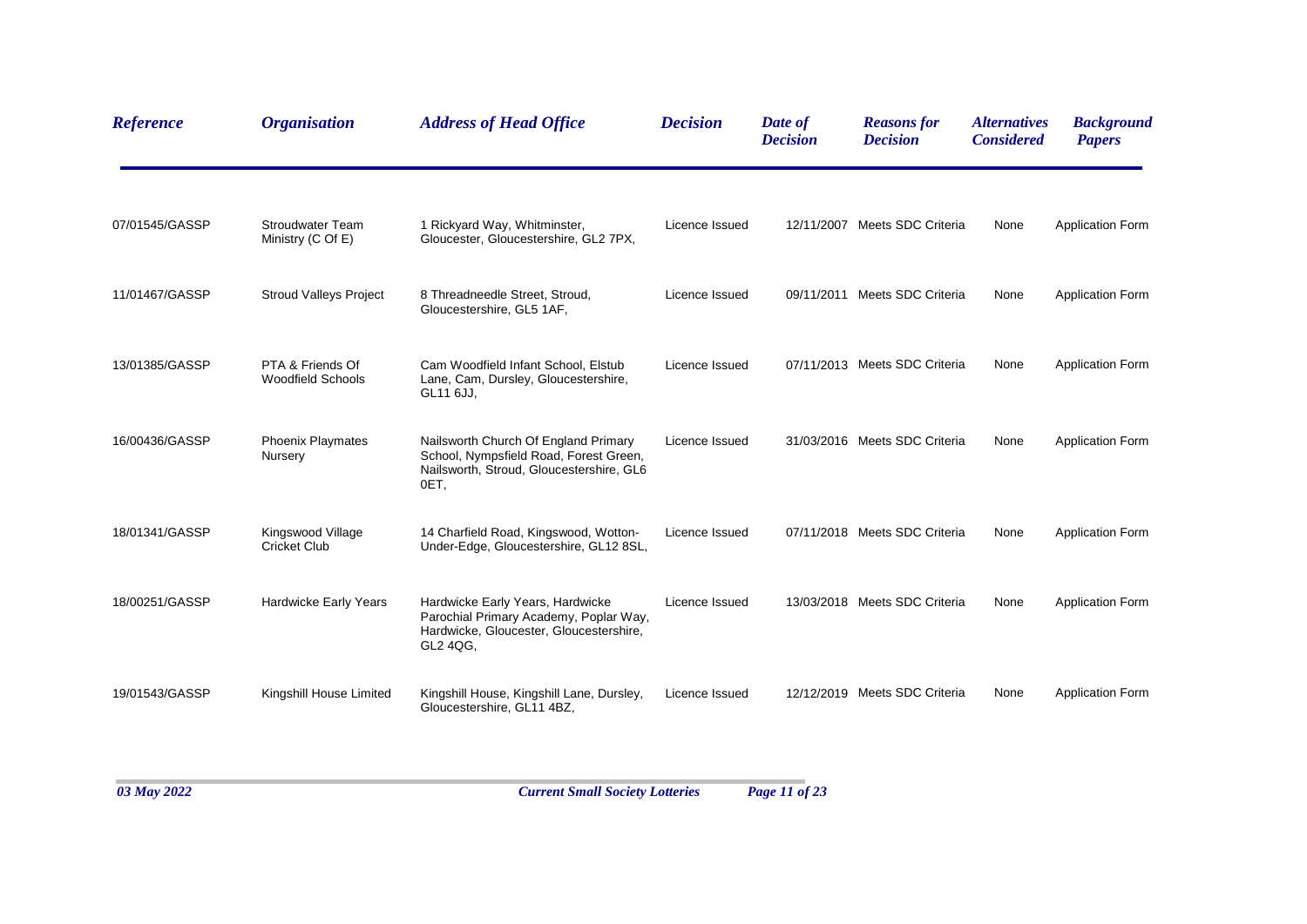| <b>Reference</b> | <b>Organisation</b>                                               | <b>Address of Head Office</b>                                                                                                  | <b>Decision</b> | Date of<br><b>Decision</b> | <b>Reasons for</b><br><b>Decision</b> | <b>Alternatives</b><br><b>Considered</b> | <b>Background</b><br><b>Papers</b> |
|------------------|-------------------------------------------------------------------|--------------------------------------------------------------------------------------------------------------------------------|-----------------|----------------------------|---------------------------------------|------------------------------------------|------------------------------------|
| 19/01514/GASSP   | Cotswold Rangers Youth<br><b>Football Club</b>                    | Ivy Cottage, Grove Lane, Westend,<br>Stonehouse, Gloucestershire, GL10 3SL,                                                    | Licence Issued  |                            | 06/12/2019 Meets SDC Criteria         | None                                     | <b>Application Form</b>            |
| 21/00325/GASSP   | Kings Stanley C Of E<br>Primary School PTFA                       | Kings Stanley C Of E Primary School,<br>Broad Street, Kings Stanley, Stonehouse,<br>Gloucestershire, GL10 3PN,                 | Licence Issued  | 22/06/2021                 | Meets SDC Criteria                    | None                                     | <b>Application Form</b>            |
| 21/00771/GASSP   | Friends Of Whitminster<br>Endowed C Of E<br><b>Primary School</b> | Whitminster Endowed Church Of<br>England Primary School, School Lane,<br>Whitminster, Gloucester,<br>Gloucestershire, GL2 7PJ, | Licence Issued  |                            | 05/11/2021 Meets SDC Criteria         | None                                     | <b>Application Form</b>            |
| 21/00880/GASSP   | <b>Breast Cancer Now</b>                                          | 2 Old Bristol Road, Nailsworth, Stroud,<br>Gloucestershire, GL6 0JG,                                                           | Licence Issued  |                            | 26/11/2021 Meets SDC Criteria         | None                                     | <b>Application Form</b>            |
| 21/00741/GASSP   | Kings Stanley Playgroup                                           | Kings Stanley Village Hall Annexe,<br>Marling Close, Kings Stanley,<br>Stonehouse, Gloucestershire, GL10 3PN,                  | Licence Issued  |                            | 29/10/2021 Meets SDC Criteria         | None                                     | <b>Application Form</b>            |
| 22/00371/GASSP   | St Josephs Pre School                                             | C/O- St Josephs Catholic Primary<br>School, Front Street, Nympsfield,<br>Stonehouse, Gloucestershire, GL10 3TY,                | Licence Issued  |                            | 04/04/2022 Meets SDC Criteria         | None                                     | <b>Application Form</b>            |
| 09/00334/GASSP   | <b>Blue Coat Pre-School</b><br>And Busy Bees                      | Blue Coat Pre-School And Busy Bees,<br>Wotton-Under-Edge, Gloucestershire,<br>GL12 7BD,                                        | Licence Issued  |                            | 26/03/2009 Meets SDC Criteria         | None                                     | <b>Application Form</b>            |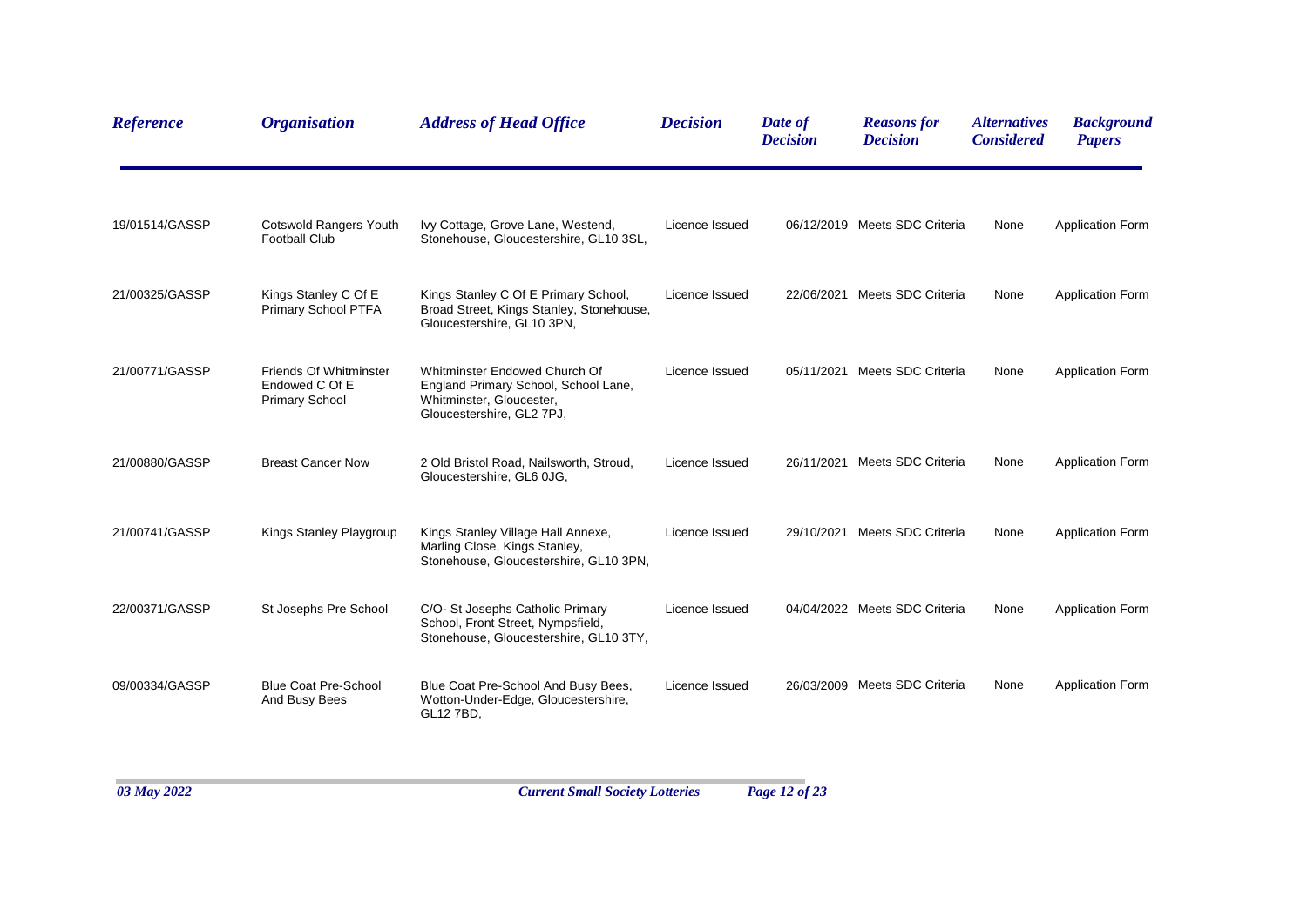| <b>Reference</b> | <b>Organisation</b>                                           | <b>Address of Head Office</b>                                                                            | <b>Decision</b> | Date of<br><b>Decision</b> | <b>Reasons</b> for<br><b>Decision</b> | <i><b>Alternatives</b></i><br><b>Considered</b> | <b>Background</b><br><b>Papers</b> |
|------------------|---------------------------------------------------------------|----------------------------------------------------------------------------------------------------------|-----------------|----------------------------|---------------------------------------|-------------------------------------------------|------------------------------------|
| 16/00588/GASSP   | Randwick Scout Group                                          | Randwick Scout HQ, Townsend,<br>Randwick, Stroud, Gloucestershire, GL5<br>4RY,                           | Licence Issued  |                            | 28/04/2016 Meets SDC Criteria         | None                                            | Application Form                   |
| 17/00299/GASSP   | Minchinhampton Rugby<br><b>Football Club</b>                  | 17 Cambridge Way, Minchinhampton,<br>Stroud, Gloucestershire, GL6 9DE,                                   | Licence Issued  |                            | 21/03/2017 Meets SDC Criteria         | None                                            | <b>Application Form</b>            |
| 17/00317/GASSP   | Wild Hogs Hedgehog<br>Rescue                                  | Old Bakery Cottage, The Street,<br>Frampton On Severn, Gloucester,<br>Gloucestershire, GL2 7EA,          | Licence Issued  |                            | 21/03/2017 Meets SDC Criteria         | None                                            | <b>Application Form</b>            |
| 08/00628/GASSP   | Friends Of Foxmoor<br>School                                  | Hunters Way, Cashes Green, Stroud,<br>Gloucestershire, GL5 4UJ                                           | Licence Issued  |                            | 19/05/2008 Meets SDC Criteria         | None                                            | <b>Application Form</b>            |
| 08/00654/GASSP   | Church Of The<br>Immaculate Conception                        | Church Of The Immaculate Conception,<br>Beeches Green, Stroud, Gloucestershire,<br>GL5 4AA,,             | Licence Issued  |                            | 22/05/2008 Meets SDC Criteria         | None                                            | <b>Application Form</b>            |
| 08/00656/GASSP   | Ruscombe And<br><b>Whiteshill Village Shop</b><br>Association | Ruscombe And Whiteshill Shop, The<br>Playing Field, Main Road, Whiteshill,<br>Stroud, Gloucestershire, , | Licence Issued  |                            | 22/05/2008 Meets SDC Criteria         | None                                            | <b>Application Form</b>            |
| 11/00267/GASSP   | The Chantry Centre                                            | 34 - 36 Long Street, Dursley,<br>Gloucestershire, GL11 4JB,                                              | Licence Issued  |                            | 08/03/2011 Meets SDC Criteria         | None                                            | <b>Application Form</b>            |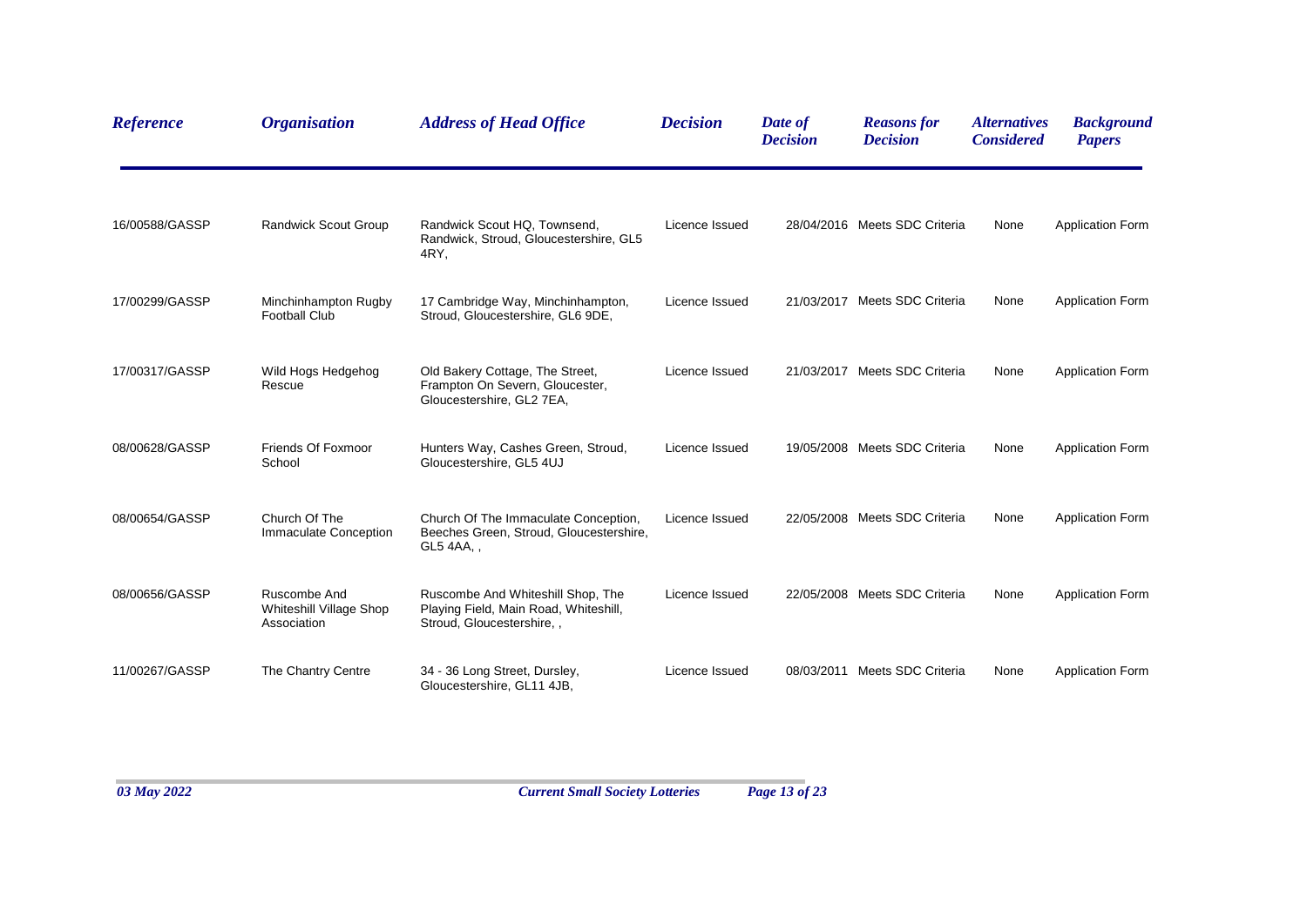| <b>Reference</b> | <b>Organisation</b>                                     | <b>Address of Head Office</b>                                                                         | <b>Decision</b> | Date of<br><b>Decision</b> | <b>Reasons for</b><br><b>Decision</b> | <i><b>Alternatives</b></i><br><b>Considered</b> | <b>Background</b><br><b>Papers</b> |
|------------------|---------------------------------------------------------|-------------------------------------------------------------------------------------------------------|-----------------|----------------------------|---------------------------------------|-------------------------------------------------|------------------------------------|
| 20/00571/GASSP   | Sharpness Playgroup                                     | Sharpness Playgroup, Bays Hill,<br>Newtown, Berkeley, Gloucestershire,<br>GL13 9NU,                   | Licence Issued  |                            | 07/10/2020 Meets SDC Criteria         | None                                            | <b>Application Form</b>            |
| 10/00497/GASSP   | FOSS (Friends Of<br>Slimbridge School)                  | Slimbridge Primary School, St Johns<br>Road, Slimbridge, Gloucester,<br>Gloucestershire, GL2 7DD,     | Licence Issued  |                            | 26/04/2010 Meets SDC Criteria         | None                                            | <b>Application Form</b>            |
| 10/00464/GASSP   | <b>Chalford Sports And</b><br>Social Club               | Chalford Sports And Social Club,<br>Highfield Way, France Lynch, Stroud,<br>Gloucestershire, GL6 8LZ, | Licence Issued  |                            | 20/04/2010 Meets SDC Criteria         | None                                            | <b>Application Form</b>            |
| 10/00768/GASSP   | All Saints Church, Bisley                               | The Milestone, George Street, Bisley,<br>Stroud, Gloucestershire, GL6 7BB,                            | Licence Issued  |                            | 15/06/2010 Meets SDC Criteria         | None                                            | <b>Application Form</b>            |
| 18/00279/GASSP   | <b>Berkeley Races</b>                                   | The Estate Office, Berkeley,<br>Gloucestershire, GL13 9BQ,                                            | Licence Issued  |                            | 15/03/2018 Meets SDC Criteria         | None                                            | <b>Application Form</b>            |
| 10/01368/GASSP   | Dursley & District Old<br>People's Welfare<br>Committee | The Dursley Day Centre, 15 May Lane,<br>Dursley, Gloucestershire, GL11 4JH,                           | Licence Issued  |                            | 03/11/2010 Meets SDC Criteria         | None                                            | <b>Application Form</b>            |
| 10/00270/GASSP   | Frampton On Severn<br><b>Cricket Club</b>               | The Pavilion, The Green, Frampton On<br>Severn, Gloucester, Gloucestershire,<br>GL2 7EP,              | Licence Issued  |                            | 09/03/2010 Meets SDC Criteria         | None                                            | <b>Application Form</b>            |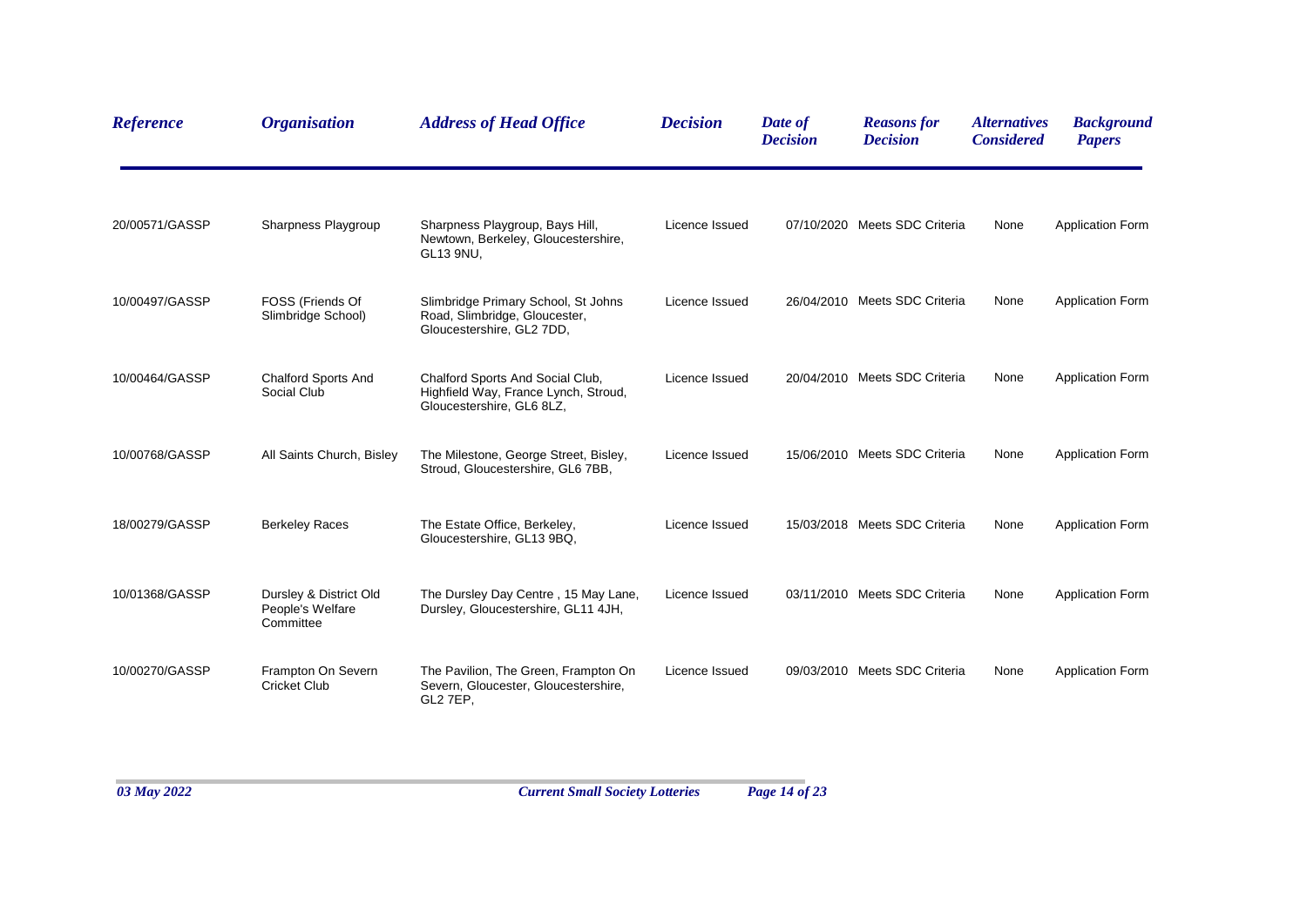| <b>Reference</b> | <b>Organisation</b>                              | <b>Address of Head Office</b>                                                                                                       | <b>Decision</b> | Date of<br><b>Decision</b> | <b>Reasons for</b><br><b>Decision</b> | <i><b>Alternatives</b></i><br><b>Considered</b> | <b>Background</b><br><b>Papers</b> |
|------------------|--------------------------------------------------|-------------------------------------------------------------------------------------------------------------------------------------|-----------------|----------------------------|---------------------------------------|-------------------------------------------------|------------------------------------|
| 11/00313/GASSP   | Severnside Nuclear<br>Youth Football Club        | 20 Canonbury Street, Berkeley,<br>Gloucestershire, GL13 9BG,                                                                        | Licence Issued  |                            | 18/03/2011 Meets SDC Criteria         | None                                            | <b>Application Form</b>            |
| 11/00263/GASSP   | <b>Blue Coat School PTA</b>                      | Blue Coat Church Of England Primary<br>School, Symn Lane, Wotton-Under-Edge,<br>Gloucestershire, GL12 7BD,                          | Licence Issued  |                            | 08/03/2011 Meets SDC Criteria         | None                                            | <b>Application Form</b>            |
| 11/00503/GASSP   | <b>RSPCA South Cotswold</b><br><b>Branch</b>     | R S P C A South Cotswold Branch, 30<br>Lansdown, Stroud, Gloucestershire, GL5<br>1BG,                                               | Licence Issued  |                            | 20/04/2011 Meets SDC Criteria         | None                                            | <b>Application Form</b>            |
| 18/01397/GASSP   | Parents And Friends Of<br><b>Randwick School</b> | Randwick Church Of England Primary<br>School, The Lane, Randwick, Stroud,<br>Gloucestershire, GL6 6HL,                              | Licence Issued  |                            | 16/11/2018 Meets SDC Criteria         | None                                            | <b>Application Form</b>            |
| 11/01527/GASSP   | Upton St Leonards PTA                            | Upton St Leonards Church Of England<br>Primary School, Bondend Road, Upton St<br>Leonards, Gloucester, Gloucestershire,<br>GL4 8ED, | Licence Issued  |                            | 21/11/2011 Meets SDC Criteria         | None                                            | <b>Application Form</b>            |
| 13/00034/GASSP   | <b>Frocester Cricket Club</b>                    | Frocester Cricket Club, Pounds Close,<br>Frocester, Gloucestershire, GL10 3TW,                                                      | Licence Issued  |                            | 16/01/2013 Meets SDC Criteria         | None                                            | <b>Application Form</b>            |
| 13/00067/GASSP   | <b>Stroud Cricket Club</b>                       | Stroud Cricket Club, Ryeford,<br>Stonehouse, Gloucestershire, GL10 2LA,                                                             | Licence Issued  |                            | 28/01/2013 Meets SDC Criteria         | None                                            | <b>Application Form</b>            |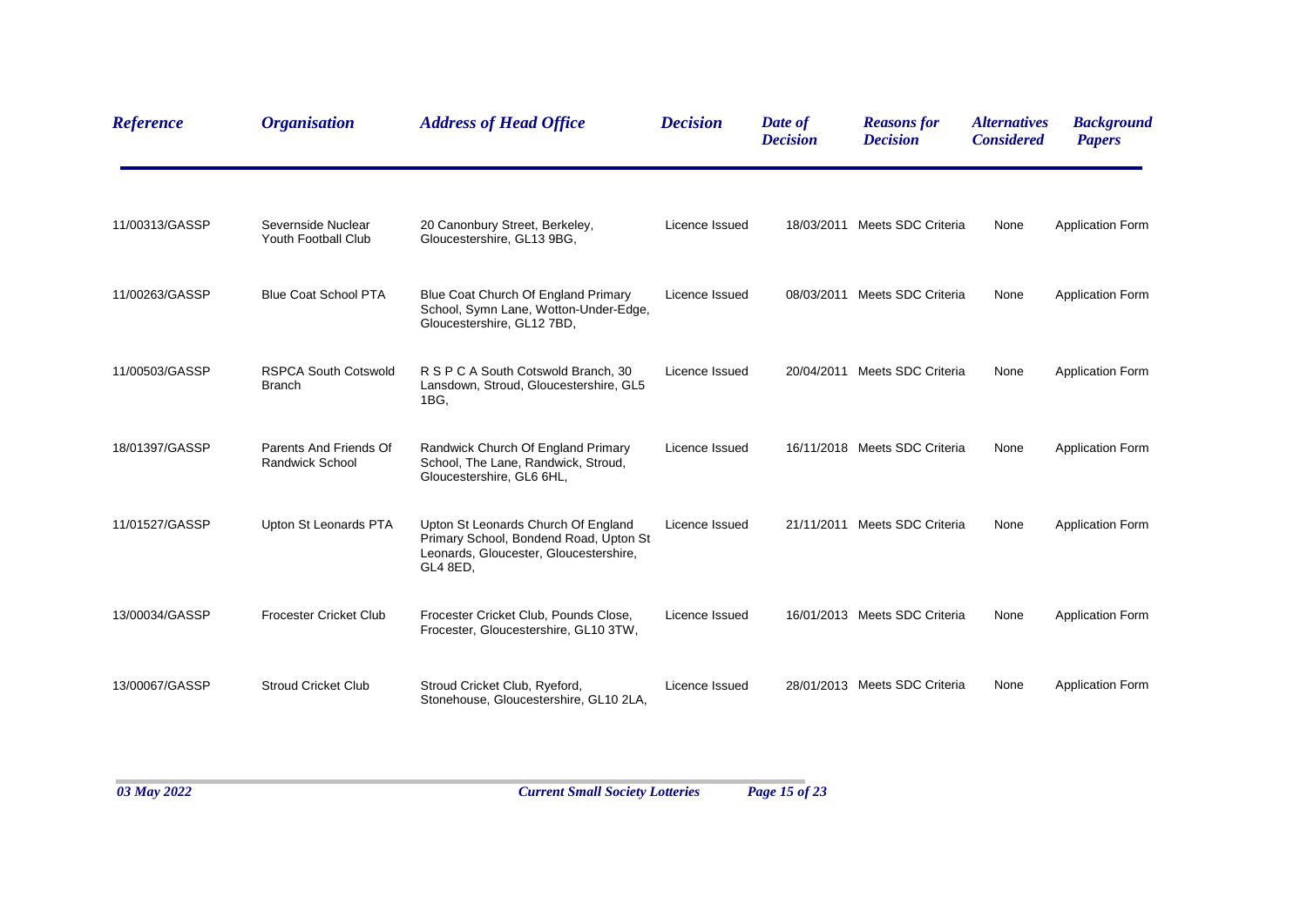| <b>Reference</b> | <b>Organisation</b>                       | <b>Address of Head Office</b>                                                                         | <b>Decision</b> | Date of<br><b>Decision</b> | <b>Reasons for</b><br><b>Decision</b> | <i><b>Alternatives</b></i><br><b>Considered</b> | <b>Background</b><br><b>Papers</b> |
|------------------|-------------------------------------------|-------------------------------------------------------------------------------------------------------|-----------------|----------------------------|---------------------------------------|-------------------------------------------------|------------------------------------|
| 13/00104/GASSP   | <b>Haresfield PTFA</b>                    | Haresfield Church Of England Primary<br>School, Haresfield, Stonehouse,<br>Gloucestershire, GL10 3EF, | Licence Issued  |                            | 05/02/2013 Meets SDC Criteria         | None                                            | <b>Application Form</b>            |
| 13/01373/GASSP   | <b>Friends Of Gastrells</b><br>School     | <b>Gastrells Community Primary School,</b><br>Kingscourt Lane, Stroud,<br>Gloucestershire, GL5 3PS,   | Licence Issued  |                            | 05/11/2013 Meets SDC Criteria         | None                                            | <b>Application Form</b>            |
| 13/00849/GASSP   | St Leonards Church,<br>Upton St Leonards  | 11 Staites Orchard, Upton St Leonards,<br>Gloucester, Gloucestershire, GL4 8BG,                       | Licence Issued  |                            | 18/07/2013 Meets SDC Criteria         | None                                            | <b>Application Form</b>            |
| 13/00873/GASSP   | <b>Randwick Cricket Club</b>              | Randwick Cricket Club, Jubilee Field,<br>Randwick, Stroud, Gloucestershire, ,                         | Licence Issued  |                            | 25/07/2013 Meets SDC Criteria         | None                                            | <b>Application Form</b>            |
| 14/00215/GASSP   | Gloucestershire MG<br><b>Owners Club</b>  | 20 Tilnor Crescent, Cam, Dursley,<br>Gloucestershire, GL11 5RZ,                                       | Licence Issued  |                            | 18/02/2014 Meets SDC Criteria         | None                                            | <b>Application Form</b>            |
| 13/00369/GASSP   | <b>Stroud Liberal Democrats</b>           | 2 Montserrat Cottages, Butterrow Lane,<br>Stroud, Gloucestershire, GL5 2NJ,                           | Licence Issued  |                            | 08/04/2013 Meets SDC Criteria         | None                                            | <b>Application Form</b>            |
| 14/01502/GASSP   | <b>Stroud Subscription</b><br>Rooms Trust | Subscription Rooms, George Street,<br>Stroud, Gloucestershire, GL5 1AE,                               | Licence Issued  |                            | 08/12/2014 Meets SDC Criteria         | None                                            | <b>Application Form</b>            |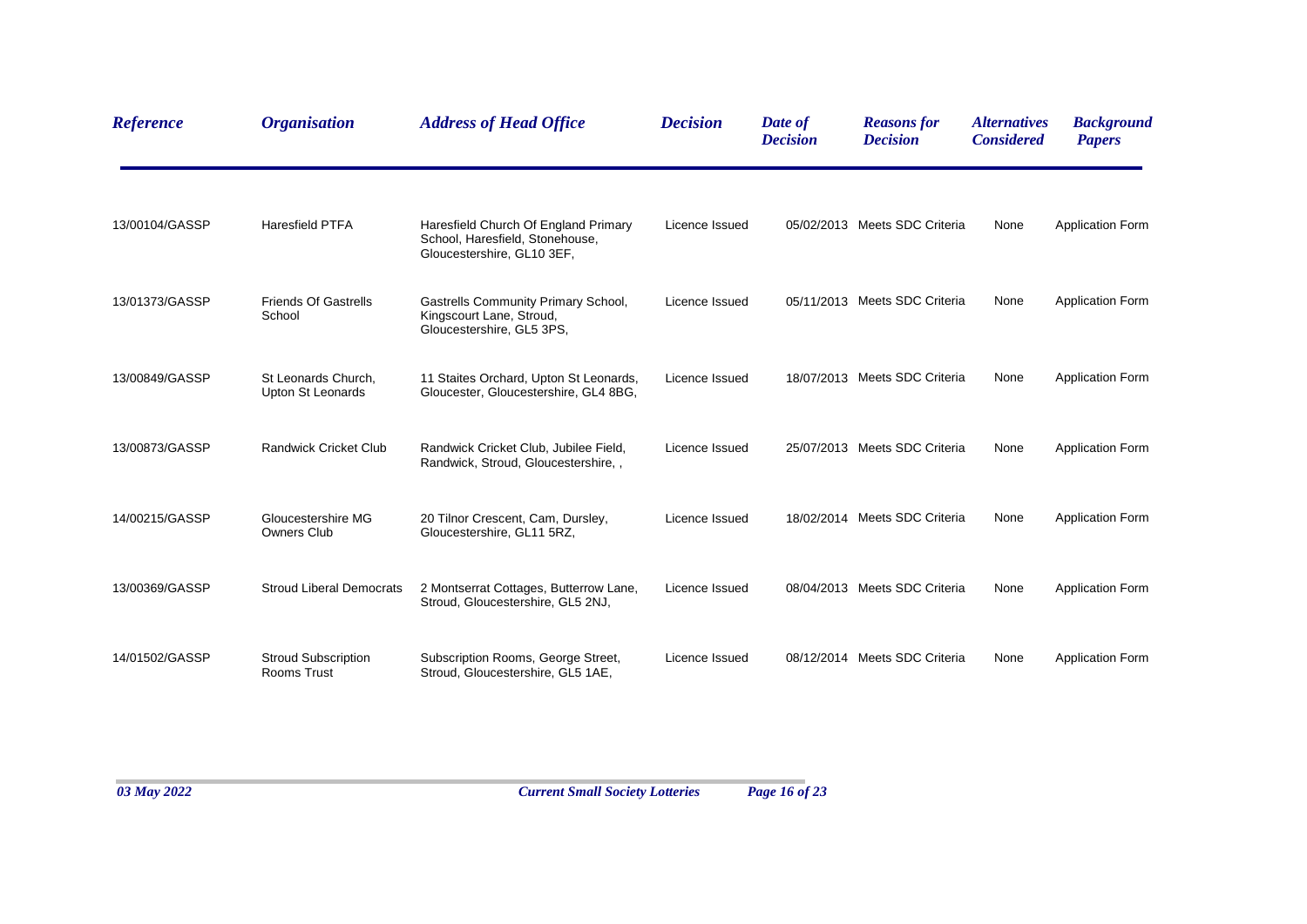| <b>Reference</b> | <b>Organisation</b>                             | <b>Address of Head Office</b>                                                                                                       | <b>Decision</b> | Date of<br><b>Decision</b> | <b>Reasons for</b><br><b>Decision</b> | <i><b>Alternatives</b></i><br><b>Considered</b> | <b>Background</b><br><b>Papers</b> |
|------------------|-------------------------------------------------|-------------------------------------------------------------------------------------------------------------------------------------|-----------------|----------------------------|---------------------------------------|-------------------------------------------------|------------------------------------|
| 15/00033/GASSP   | <b>Forest Green Rovers</b><br>Supporters Club   | Forest Green Rovers Supporters Club,<br>The New Lawn, Smiths Way, Forest<br>Green, Nailsworth, Stroud,<br>Gloucestershire, GL6 0FG, | Licence Issued  |                            | 14/01/2015 Meets SDC Criteria         | None                                            | <b>Application Form</b>            |
| 14/00622/GASSP   | <b>Hopton School House</b>                      | 18 Hopton Road, Cam, Dursley,<br>Gloucestershire, GL11 5PB,                                                                         | Licence Issued  |                            | 29/05/2014 Meets SDC Criteria         | None                                            | <b>Application Form</b>            |
| 14/00666/GASSP   | Friends Of Leonard<br><b>Stanley School</b>     | Leonard Stanley Church Of England<br>School, Bath Road, Leonard Stanley,<br>Stonehouse, Gloucestershire, GL10 3LY,                  | Licence Issued  |                            | 06/06/2014 Meets SDC Criteria         | None                                            | <b>Application Form</b>            |
| 14/00692/GASSP   | Allsorts Gloucestershire                        | Third Floor, Brunel Mall, London Road,<br>Stroud, GL5 3BP                                                                           | Licence Issued  |                            | 12/06/2014 Meets SDC Criteria         | None                                            | <b>Application Form</b>            |
| 14/00984/GASSP   | Cotswold Bowls Club Ltd                         | Cotswold Indoor Bowls Club, Golden<br>Jubilee Way, Stroud, Gloucestershire,<br>GL5 3HQ.                                             | Licence Issued  |                            | 19/08/2014 Meets SDC Criteria         | None                                            | <b>Application Form</b>            |
| 14/01296/GASSP   | Minchinhampton C Of E<br>Primary Academy PTA    | Minchinhampton C Of E Primary<br>Academy, Bell Lane, Minchinhampton,<br>Stroud, Gloucestershire, GL6 9BP,                           | Licence Issued  |                            | 31/10/2014 Meets SDC Criteria         | None                                            | <b>Application Form</b>            |
| 15/00151/GASSP   | North Nibley Parochial<br><b>Church Council</b> | Blanchworth House, Blanchworth,<br>Stinchcombe, Dursley, Gloucestershire,<br>GL11 6BB,                                              | Licence Issued  |                            | 10/02/2015 Meets SDC Criteria         | None                                            | <b>Application Form</b>            |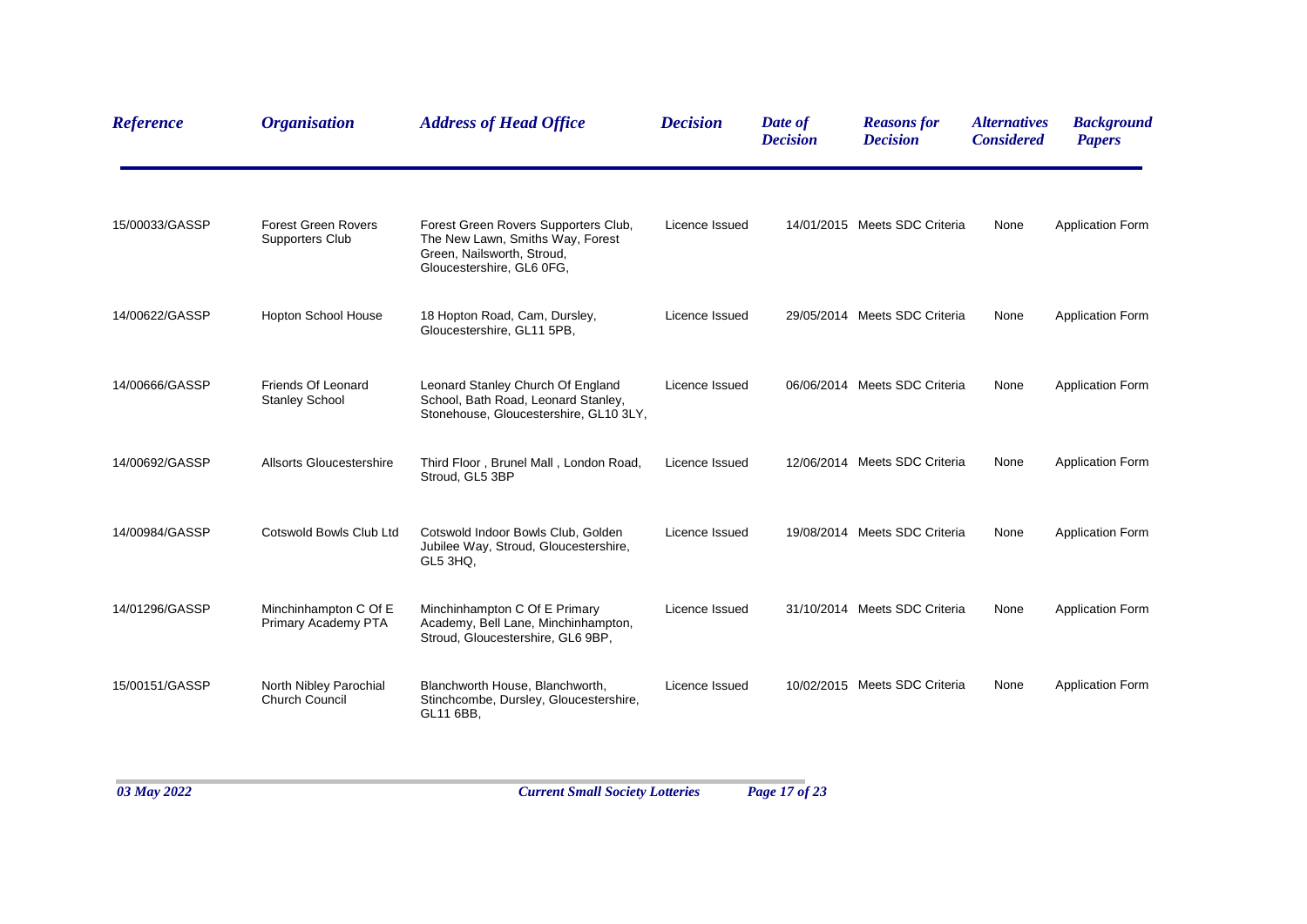| <b>Reference</b> | <b>Organisation</b>                             | <b>Address of Head Office</b>                                                                                          | <b>Decision</b> | Date of<br><b>Decision</b> | <b>Reasons for</b><br><b>Decision</b> | <i><b>Alternatives</b></i><br><b>Considered</b> | <b>Background</b><br><b>Papers</b> |
|------------------|-------------------------------------------------|------------------------------------------------------------------------------------------------------------------------|-----------------|----------------------------|---------------------------------------|-------------------------------------------------|------------------------------------|
| 20/00624/GASSP   | Hillesley Jubilee Field<br>Management Committee | Hopkins Hall, High Street, Hillesley,<br>Gloucestershire, .                                                            | Licence Issued  |                            | 30/10/2020 Meets SDC Criteria         | None                                            | <b>Application Form</b>            |
| 14/00571/GASSP   | Friends Of Horsley<br>School                    | Horsley Church Of England Primary<br>School, The Street, Horsley, Stroud,<br>Gloucestershire, GL6 0PU,                 | Licence Issued  |                            | 27/05/2014 Meets SDC Criteria         | None                                            | Application Form                   |
| 15/00543/GASSP   | Friends Of Uley School                          | Uley Church Of England Primary School,<br>Woodstock Terrace, Uley, Dursley,<br>Gloucestershire, GL11 5SW,              | Licence Issued  |                            | 01/05/2015 Meets SDC Criteria         | None                                            | <b>Application Form</b>            |
| 15/00783/GASSP   | <b>Stroud Valley Scout</b><br>Group             | Stroud Valley Scout Group, Chapel<br>Street, Stroud, Gloucestershire, GL5<br>1DU,                                      | Licence Issued  |                            | 16/06/2015 Meets SDC Criteria         | None                                            | <b>Application Form</b>            |
| 15/00741/GASSP   | Slimbridge Football Club                        | Slimbridge Football Club, Wisloe Road,<br>Cambridge, Gloucester, Gloucestershire,<br>GL2 7AF,                          | Licence Issued  |                            | 09/06/2015 Meets SDC Criteria         | None                                            | <b>Application Form</b>            |
| 15/01628/GASSP   | Puddleducks Playgroup                           | Puddleducks Playgroup, The Royal<br>British Legion, Haywards Lane, Chalford<br>Hill, Stroud, Gloucestershire, GL6 8LH, | Licence Issued  |                            | 15/12/2015 Meets SDC Criteria         | None                                            | <b>Application Form</b>            |
| 16/00284/GASSP   | Upton St Leonards<br>Village Hall               | Upton St Leonards Village Hall, 10<br>Bondend Road, Upton St Leonards,<br>Gloucester, Gloucestershire, GL4 8AG,        | Licence Issued  |                            | 03/03/2016 Meets SDC Criteria         | None                                            | <b>Application Form</b>            |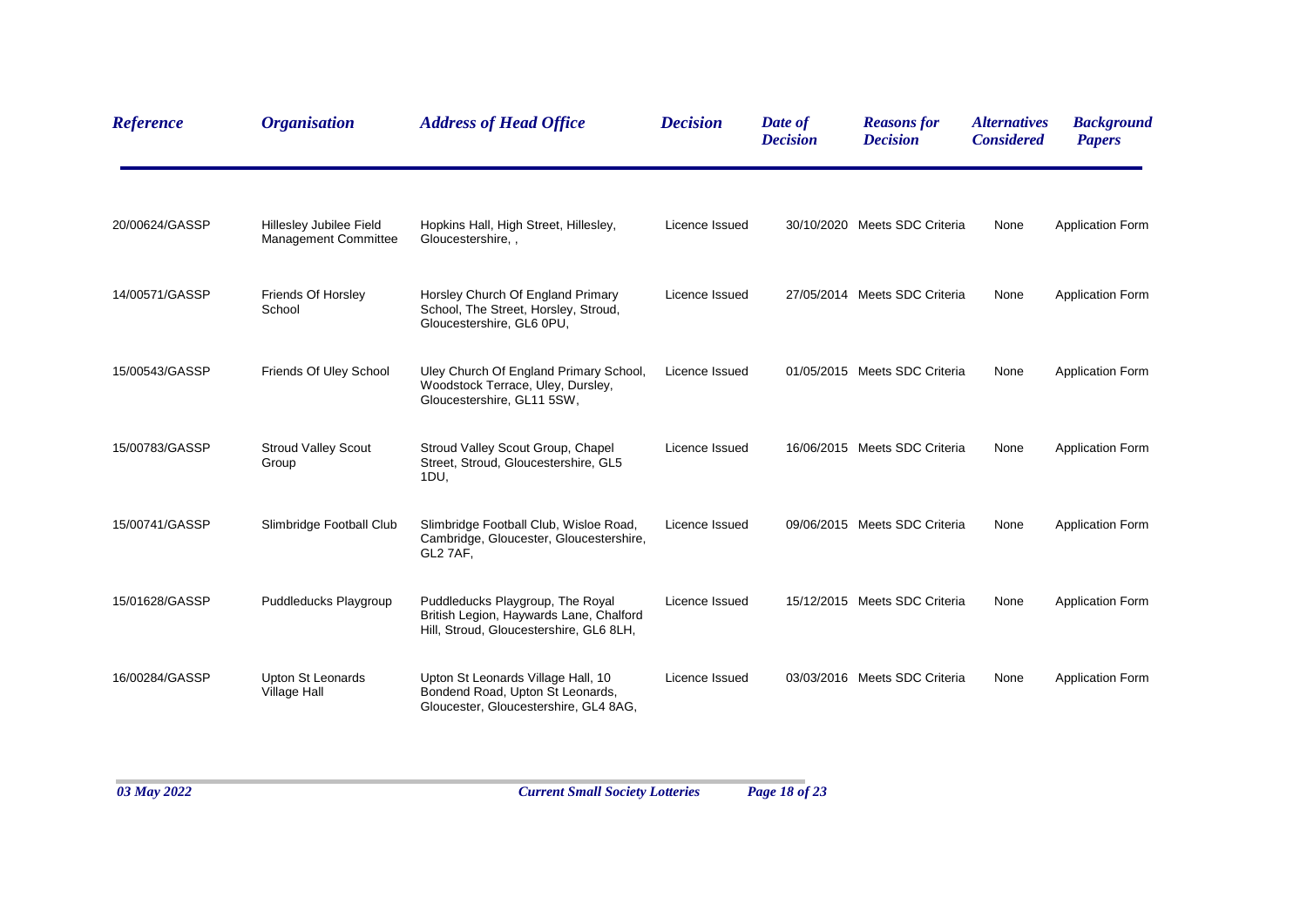| <b>Reference</b> | <b>Organisation</b>                            | <b>Address of Head Office</b>                                                                                    | <b>Decision</b> | Date of<br><b>Decision</b> | <b>Reasons for</b><br><b>Decision</b> | <i><b>Alternatives</b></i><br><b>Considered</b> | <b>Background</b><br><b>Papers</b> |
|------------------|------------------------------------------------|------------------------------------------------------------------------------------------------------------------|-----------------|----------------------------|---------------------------------------|-------------------------------------------------|------------------------------------|
| 17/00722/GASSP   | Friends Of Whiteshill<br><b>Primary School</b> | Whiteshill Primary School, Main Road,<br>Whiteshill, Stroud, Gloucestershire, GL6<br>6AT.                        | Licence Issued  |                            | 07/06/2017 Meets SDC Criteria         | None                                            | <b>Application Form</b>            |
| 17/00849/GASSP   | Eastcombe School<br>Association                | Eastcombe Primary School, Dr Crouchs<br>Road, Eastcombe, Stroud,<br>Gloucestershire, GL6 7EA,                    | Licence Issued  |                            | 30/06/2017 Meets SDC Criteria         | None                                            | <b>Application Form</b>            |
| 16/01478/GASSP   | Hardwicke Parochial<br>School Association      | Hardwicke Parochial Primary Academy,<br>Poplar Way, Hardwicke, Gloucester,<br>Gloucestershire, GL2 4QG,          | Licence Issued  |                            | 04/11/2016 Meets SDC Criteria         | None                                            | <b>Application Form</b>            |
| 17/00157/GASSP   | Stroud CLP Hundreds<br>Club                    | Stroud CLP, 5A Lansdown, Stroud,<br>Gloucestershire, GL5 1BB,                                                    | Licence Issued  |                            | 14/02/2017 Meets SDC Criteria         | None                                            | <b>Application Form</b>            |
| 16/01382/GASSP   | Stroud (Youth) FC                              | Owen Harris Memorial Ground, Alkerton,<br>Eastington, Gloucestershire, GI10 3AF, ,                               | Licence Issued  |                            | 14/10/2016 Meets SDC Criteria         | None                                            | <b>Application Form</b>            |
| 17/00408/GASSP   | <b>GL11 Community Project</b>                  | GL11 Community Project, Fairmead,<br>Cam, Dursley, Gloucestershire, GL11<br>5JS,                                 | Licence Issued  |                            | 11/04/2017 Meets SDC Criteria         | None                                            | <b>Application Form</b>            |
| 17/00539/GASSP   | <b>Meningitis Now</b>                          | Fern House (Meningitis Trust), Daniels<br>Industrial Estate, 104 Bath Road, Stroud,<br>Gloucestershire, GL5 3TJ, | Licence Issued  |                            | 02/05/2017 Meets SDC Criteria         | None                                            | <b>Application Form</b>            |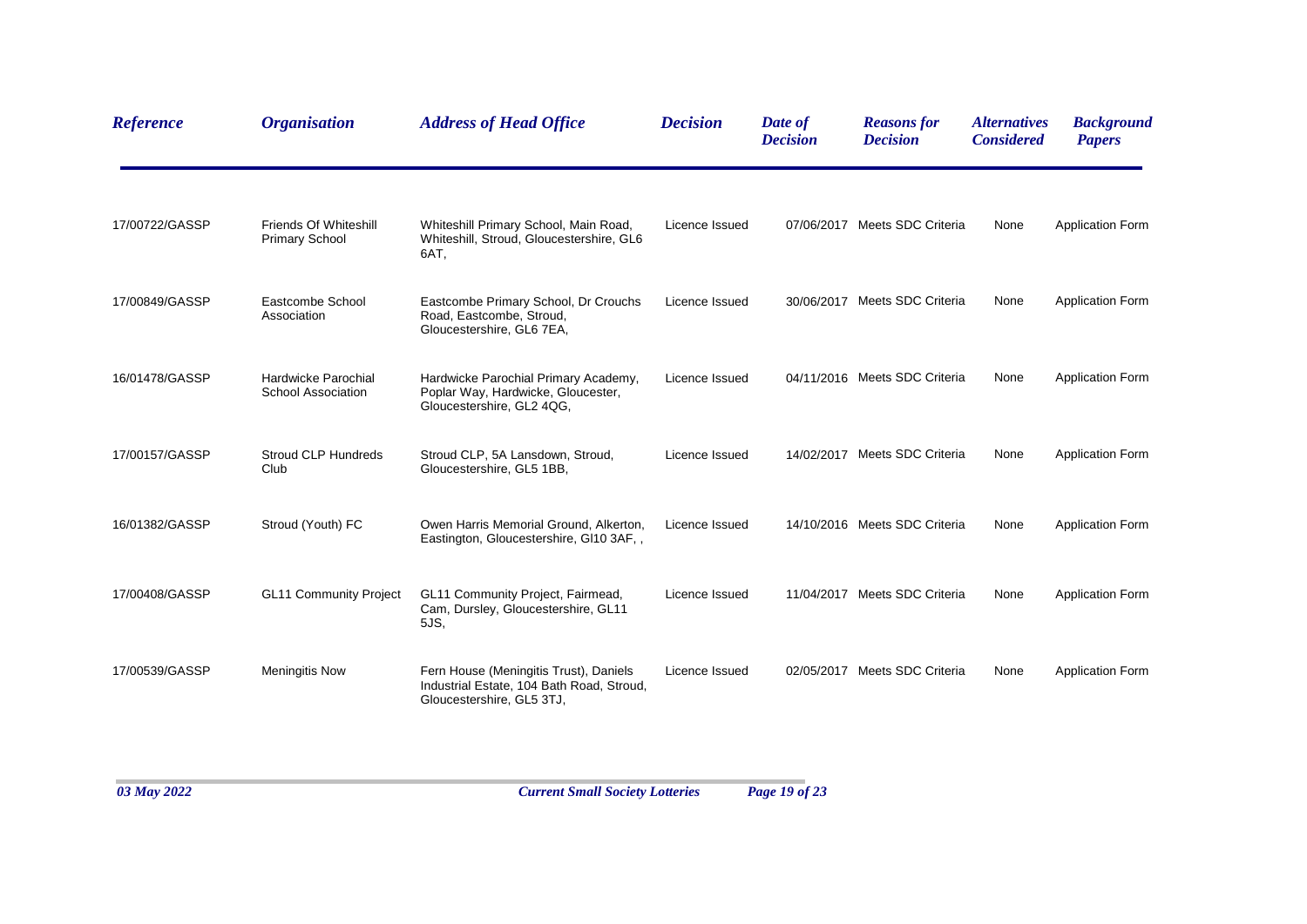| <b>Reference</b> | <b>Organisation</b>                                       | <b>Address of Head Office</b>                                                                                  | <b>Decision</b> | Date of<br><b>Decision</b> | <b>Reasons for</b><br><b>Decision</b> | <i><b>Alternatives</b></i><br><b>Considered</b> | <b>Background</b><br><b>Papers</b> |
|------------------|-----------------------------------------------------------|----------------------------------------------------------------------------------------------------------------|-----------------|----------------------------|---------------------------------------|-------------------------------------------------|------------------------------------|
| 18/01109/GASSP   | <b>Stroud Stragglers</b>                                  | 20 Stringers Close, Stroud,<br>Gloucestershire, GL5 3RB,                                                       | Licence Issued  |                            | 25/09/2018 Meets SDC Criteria         | None                                            | <b>Application Form</b>            |
| 18/00023/GASSP   | Painswick Cricket Club                                    | Broadham Fields, Stroud Road,<br>Painswick, Gloucestershire, GL6 6RS,                                          | Licence Issued  |                            | 08/01/2018 Meets SDC Criteria         | None                                            | <b>Application Form</b>            |
| 17/01395/GASSP   | Pennwood Lodge Care<br>Home                               | Penn Wood Lodge, Wotton Road,<br>Kingswood, Wotton-Under-Edge,<br>Gloucestershire, GL12 8RA,                   | Licence Issued  |                            | 14/11/2017 Meets SDC Criteria         | None                                            | <b>Application Form</b>            |
| 18/01376/GASSP   | St Matthews School PTA                                    | St Matthews Church Of England Primary<br>School, Church Road, Cainscross,<br>Stroud, Gloucestershire, GL5 4JE, | Licence Issued  |                            | 13/11/2018 Meets SDC Criteria         | None                                            | <b>Application Form</b>            |
| 18/00838/GASSP   | Help A Hedgehog<br>Hospital                               | Ardmore, Bourne Lane, Brimscombe,<br>Stroud, Gloucestershire, GL5 2RQ,                                         | Licence Issued  |                            | 25/07/2018 Meets SDC Criteria         | None                                            | <b>Application Form</b>            |
| 19/01199/GASSP   | Kingswood School<br>Association                           | Kingswood Primary School, Abbey<br>Street, Kingswood, Wotton-Under-Edge,<br>Gloucestershire, GL12 8RN,         | Licence Issued  |                            | 27/09/2019 Meets SDC Criteria         | None                                            | <b>Application Form</b>            |
| 19/01162/GASSP   | Newbrook Farm<br><b>Equestrian Fundraisers</b><br>Society | Newbrook Farm, Uley, Gloucestershire,<br>GL11 5AL,                                                             | Licence Issued  |                            | 19/09/2019 Meets SDC Criteria         | None                                            | <b>Application Form</b>            |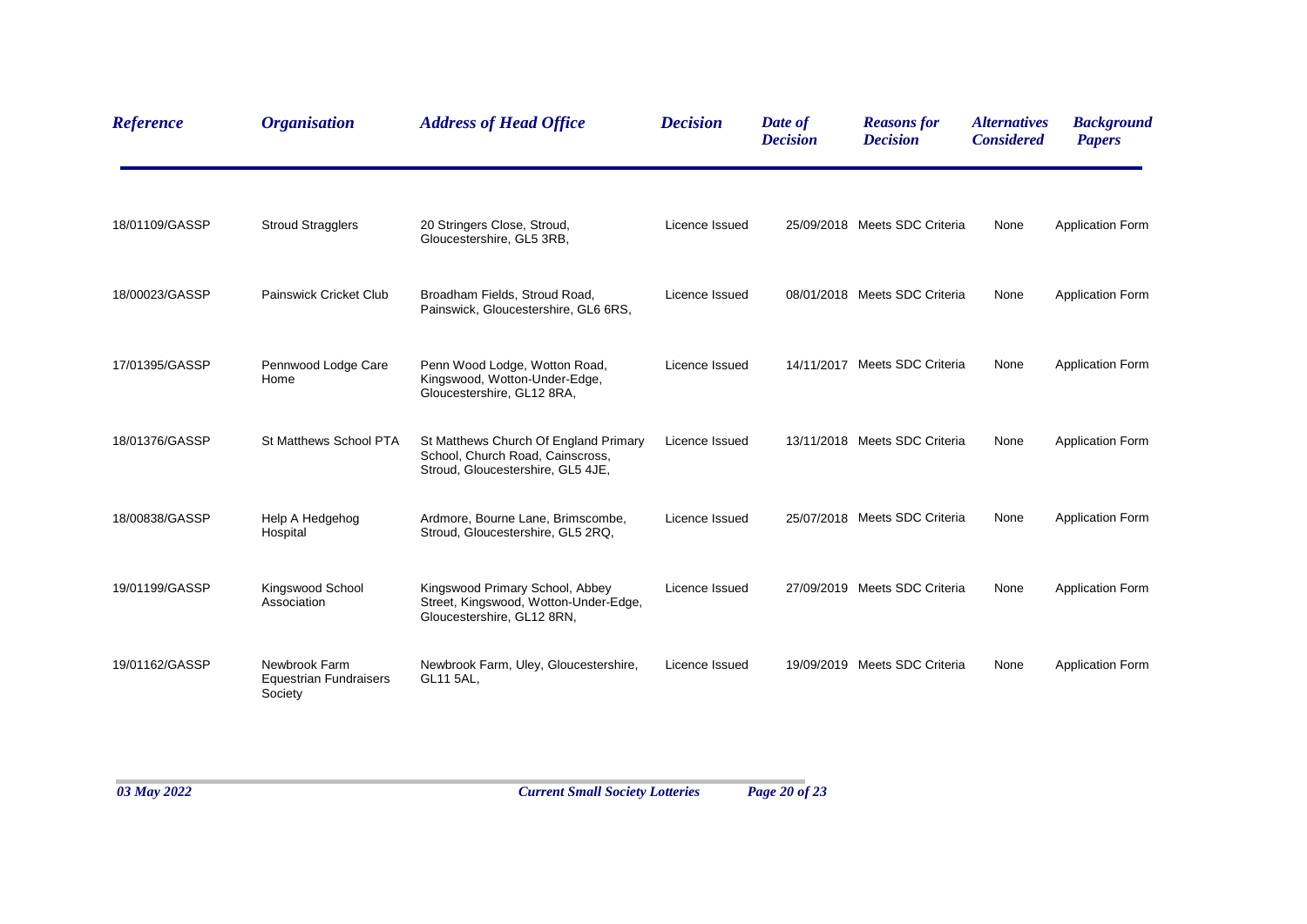| <b>Reference</b> | <b>Organisation</b>                           | <b>Address of Head Office</b>                                                                                             | <b>Decision</b> | Date of<br><b>Decision</b> | <b>Reasons for</b><br><b>Decision</b> | <i><b>Alternatives</b></i><br><b>Considered</b> | <b>Background</b><br><b>Papers</b> |
|------------------|-----------------------------------------------|---------------------------------------------------------------------------------------------------------------------------|-----------------|----------------------------|---------------------------------------|-------------------------------------------------|------------------------------------|
| 20/00295/GASSP   | The Country Food Trust                        | PO Box 114, Wotton-under-Edge,<br>Gloucestershire, GL11 9BQ                                                               | Licence Issued  |                            | 15/04/2020 Meets SDC Criteria         | None                                            | <b>Application Form</b>            |
| 22/00439/GASSP   | Friends Of Hillesley<br>School                | Hillesley Church Of England Primary<br>School, Kilcott Road, Hillesley, Wotton-<br>Under-Edge, Gloucestershire, GL12 7RH, | Licence Issued  |                            | 21/04/2022 Meets SDC Criteria         | None                                            | <b>Application Form</b>            |
| 20/00290/GASSP   | Gloucestershire<br><b>Counselling Service</b> | Alma House, 52 - 53 High Street, Stroud,<br>Gloucestershire, GL5 1AP,                                                     | Licence Issued  |                            | 09/04/2020 Meets SDC Criteria         | None                                            | <b>Application Form</b>            |
| 19/01379/GASSP   | North Nibley Preschool                        | North Nibley Village Hall, Innocks Estate,<br>North Nibley, Dursley, Gloucestershire,<br>GL11 6DP,                        | Licence Issued  |                            | 07/11/2019 Meets SDC Criteria         | None                                            | <b>Application Form</b>            |
| 19/01235/GASSP   | Cam Cricket Club<br>Association               | Cam Sports Club, Everlands, Cam,<br>Dursley, Gloucestershire, GL11 5NL,                                                   | Licence Issued  |                            | 03/10/2019 Meets SDC Criteria         | None                                            | <b>Application Form</b>            |
| 19/00617/GASSP   | Friends Of North Nibley<br>School             | North Nibley Church Of England Primary<br>School, The Street, North Nibley,<br>Dursley, Gloucestershire, GL11 6DL,        | Licence Issued  |                            | 17/05/2019 Meets SDC Criteria         | None                                            | <b>Application Form</b>            |
| 22/00480/GASSP   | Stonehouse Town<br><b>Football Club</b>       | Stonehouse Football Ground, Oldends<br>Lane, Stonehouse, Gloucestershire,<br>GL10 2DG,                                    | Licence Issued  |                            | 28/04/2022 Meets SDC Criteria         | None                                            | <b>Application Form</b>            |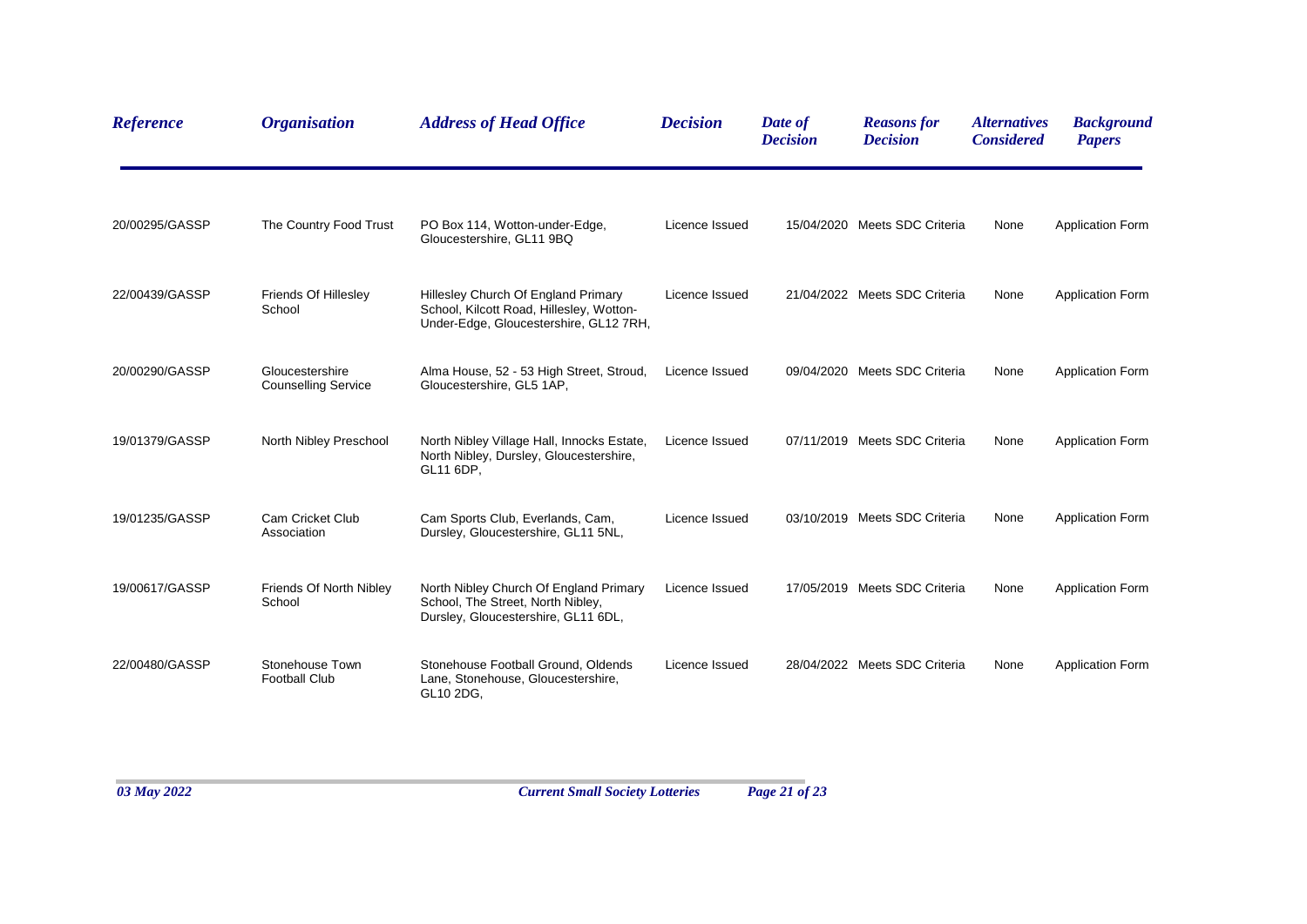| <b>Reference</b> | <b>Organisation</b>                    | <b>Address of Head Office</b>                                                                             | <b>Decision</b> | Date of<br><b>Decision</b> | <b>Reasons for</b><br><b>Decision</b> | <i><b>Alternatives</b></i><br><b>Considered</b> | <b>Background</b><br><b>Papers</b> |
|------------------|----------------------------------------|-----------------------------------------------------------------------------------------------------------|-----------------|----------------------------|---------------------------------------|-------------------------------------------------|------------------------------------|
| 21/00211/GASSP   | Cainscross RFC                         | Victory Park, Church Road, Cainscross,<br>Stroud, Gloucestershire, ,                                      | Licence Issued  |                            | 04/05/2021 Meets SDC Criteria         | None                                            | <b>Application Form</b>            |
| 21/00256/GASSP   | The British School PTA                 | The British School, Wortley Road,<br>Wotton-Under-Edge, Gloucestershire,<br>GL12 7JU,                     | Licence Issued  |                            | 21/05/2021 Meets SDC Criteria         | None                                            | <b>Application Form</b>            |
| 21/00299/GASSP   | <b>Sharpness School</b><br>Association | Sharpness Primary School, Bays Hill,<br>Newtown, Berkeley, Gloucestershire,<br>GL13 9NU,                  | Licence Issued  |                            | 09/06/2021 Meets SDC Criteria         | None                                            | <b>Application Form</b>            |
| 21/00250/GASSP   | Youth@Heart                            | Wick Court Cottage, Priding, Saul,<br>Gloucester, Gloucestershire, GL2 7LG,                               | Licence Issued  |                            | 19/05/2021 Meets SDC Criteria         | None                                            | <b>Application Form</b>            |
| 21/00269/GASSP   | Cashes Green PTFA                      | Cashes Green County Primary School,<br>Hillcrest Road, Cashes Green, Stroud,<br>Gloucestershire, GL5 4NL, | Licence Issued  |                            | 27/05/2021 Meets SDC Criteria         | None                                            | <b>Application Form</b>            |
| 20/00678/GASSP   | Amberley Playgroup                     | Amberley Playgroup, Amberley, Stroud,<br>Gloucestershire, GL5 5JG,                                        | Licence Issued  |                            | 23/11/2020 Meets SDC Criteria         | None                                            | <b>Application Form</b>            |
| 21/00020/GASSP   | The Arts Society<br>Painswick          | Rose Cottage, Passage Road,<br>Arlingham, Gloucester, Gloucestershire,<br>GL2 7JR,                        | Licence Issued  |                            | 18/01/2021 Meets SDC Criteria         | None                                            | <b>Application Form</b>            |